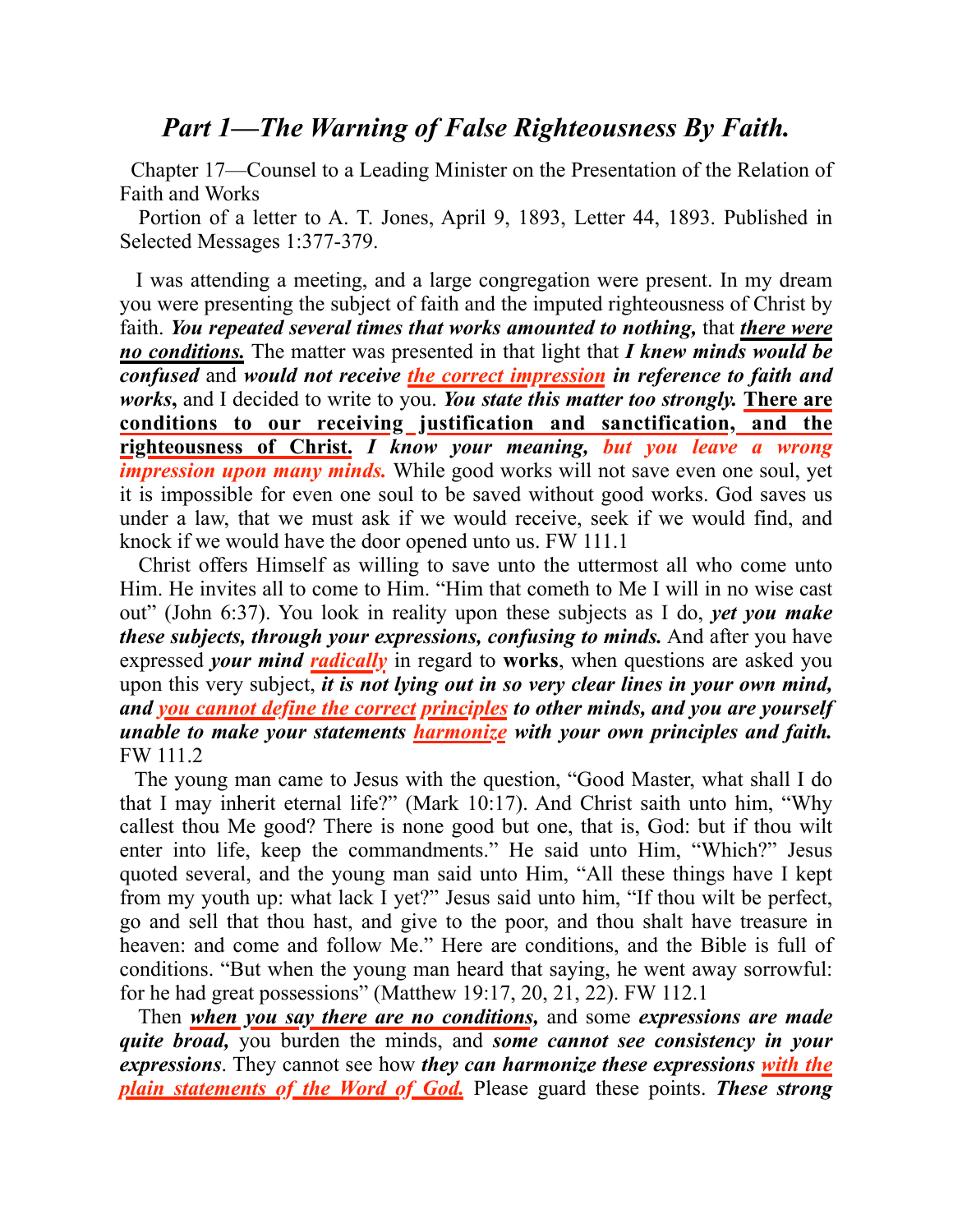*assertions in regard to works never make our position any stronger. The expressions weaken our position*, for there are many who will consider you an *extremist* and will lose the rich lessons you have for them upon the very subjects they need to know.... My brother, *it is hard for the mind to comprehend this point, and do not confuse any mind with ideas that will not harmonize with the Word.* Please consider that under the teaching of Christ many of the disciples were lamentably ignorant; but when the Holy Spirit that Jesus promised came upon them and made the vacillating Peter the champion of faith, what a transformation in his character! But *do not lay one pebble,* for a soul that is weak in the faith to *stumble* over, *in overwrought presentations or expressions.* Be ever consistent, calm, deep, and solid. Do not go to any extreme in anything, but keep your feet on solid rock. O precious, precious Saviour. "*He that hath My commandments, and keepeth them, he it is that loveth Me: and he that loveth Me shall be loved of My Father, and I will love him, and will manifest Myself to him"* (John 14:21). FW 112.2

 *This is the true test—the doing of the words of Christ. And it is the evidence of the human agent's love to Jesus, and he that doeth His will giveth to the world the practical evidence of the fruit he manifests in obedience, in purity, and in holiness of character....* FW 113.1

 O my brother, walk carefully with God. But remember that there are some whose eyes are intently fixed upon you, expecting that you will overreach the mark and stumble and fall. But if you keep in humility close to Jesus, all is well.... FW 113.2

 *There is no place in the school of Christ where we graduate.* We are to work on the plan of addition, and the Lord will work on the plan of multiplication. It is through constant diligence that we will, through the grace of Christ, live on the plan of addition, making our calling and election sure.... "For if ye do these things ye shall never fall: for so an entrance shall be ministered unto you abundantly into the everlasting kingdom of our Lord and Saviour Jesus Christ" (2 Peter 1:10, 11). FW 113.3

## *What is Righteousness By Faith and the Final Conflict.*

See 1888 Bible Readings for the Home Circle. [JustificationByFai](https://sdapillars.org/media/download_gallery/JustificationbyFaith.pdf)th.pdf [BibleSanctification.pdf](https://sdapillars.org/media/download_gallery/BibleSanctification.pdf)

We are not bidden to prove them by their fair speeches and exalted professions. *They are to be judged by the word of God. "To the law and to the testimony: if they speak not according to this word it is because there is no light in them.*" **"Cease, my son, to hear the instruction that causeth to err from the words of knowledge."** [Isaiah 8:20](1965.36367); [Proverbs 19:27.](1965.34574) What message do these teachers bring? Does it lead you to reverence and fear God? *Does it lead you to manifest your love for Him by loyalty to His commandments?* If men do not feel the weight of the **moral law;** if they make light of God's precepts; if they break one of the least of His commandments, and teach men so, *they shall be of no esteem in the sight*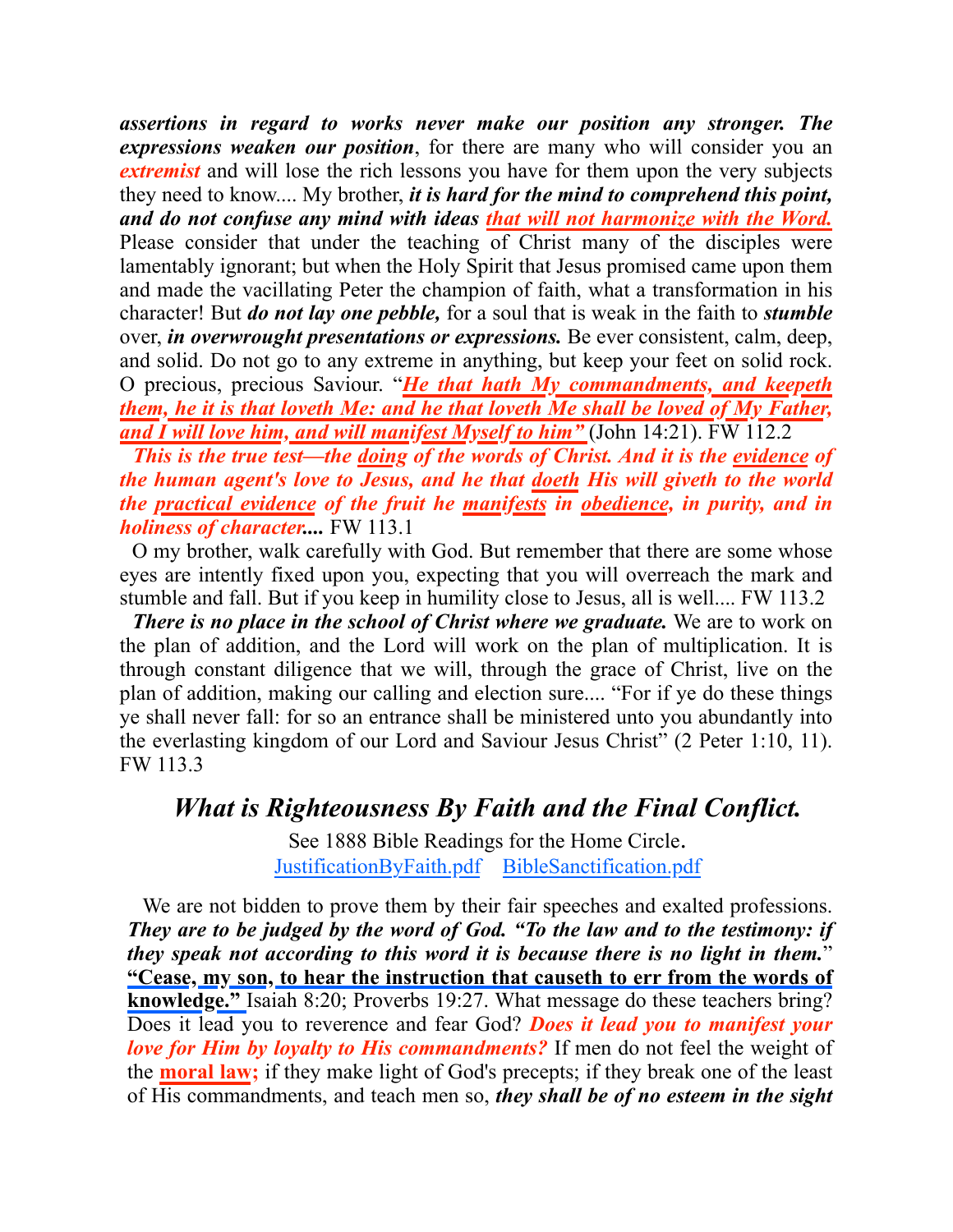*of heaven.* **We may know that their claims are without foundation. They are doing the very work that originated with the prince of darkness, the enemy of God.** MB 145.2

A mere profession of discipleship is of no value. *The faith in Christ which saves the soul is not what it is represented to be by many.* "Believe, believe," they say, "and you need not keep the law." **But a belief that does not lead to obedience is presumption.** The apostle John says, "He that saith, I know Him, and keepeth not His commandments, is a liar, and the truth is not in him." [1 John](1965.62334) [2:4](1965.62334). **Let none cherish the idea that special providences or miraculous manifestations are to be the proof of the genuineness of their work or of the ideas they advocate. When persons will speak lightly of the word of God, and set their impressions, feelings, and exercises above the divine standard, we may know that they have no light in them.** MB 146.2 1896.

*Obedience is the test of discipleship.* **It is the keeping of the commandments that proves the sincerity of our professions of love.** When the doctrine we accept kills sin in the heart, purifies the soul from defilement, bears fruit unto holiness, we may know that it is the truth of God. When benevolence, kindness, tenderheartedness, sympathy, are manifest in our lives; *when the joy of right doing is in our hearts*; when we exalt Christ, and not self, we may know that our faith is of the right order. "Hereby we do know that we know Him, if we keep His commandments." [1 John 2:3.](1965.62332) MB 146.3

Note: Those who claim we can't keep the law, qualify it by adding not cheap grace like sunday churches. Then what is it? When asked how then are we saved they answer, He did it for us, or He covers us with His righteousness are really saying "Believe only believe," for faith without works is dead. What do these more than demons? James 2:19 Thou believest that there is one God; thou doest well: *the devils also believe, and tremble. See Isa. 5:20,21,23\*;43:24;Ezekiel 13:22\*;Micah 6:11;Mal. 2:17;Pro. 24:24;Ps. 94:20;Heb. 10:26.*

*The doctrine of sanctification,* or perfect holiness, which fills a prominent place in some of the religious movements of the day, is among the causes that have rendered modern revivals so ineffectual. **True sanctification is a Bible doctrine.** The apostle Paul declared to the Thessalonian church, "This is the will of God, even your sanctification." [\[1 Thessalonians 4:3.](1965.60382)] And again he prayed, "The very God of peace sanctify you wholly; and I pray God your whole spirit and soul and body be preserved blameless unto the coming of our Lord Jesus Christ." [\[1](1965.60459) [Thessalonians 5:23](1965.60459).] *But the sanctification now so widely advocated is not that brought to view in the Scriptures. It is false in theory, and dangerous in its practical results.* 4SP 298.2

Its advocates teach that the law of God is a grievous yoke, and that by faith in *Christ, men are released from all obligation to keep his Father's commandments.* **Bible sanctification is a conformity to the will of God,**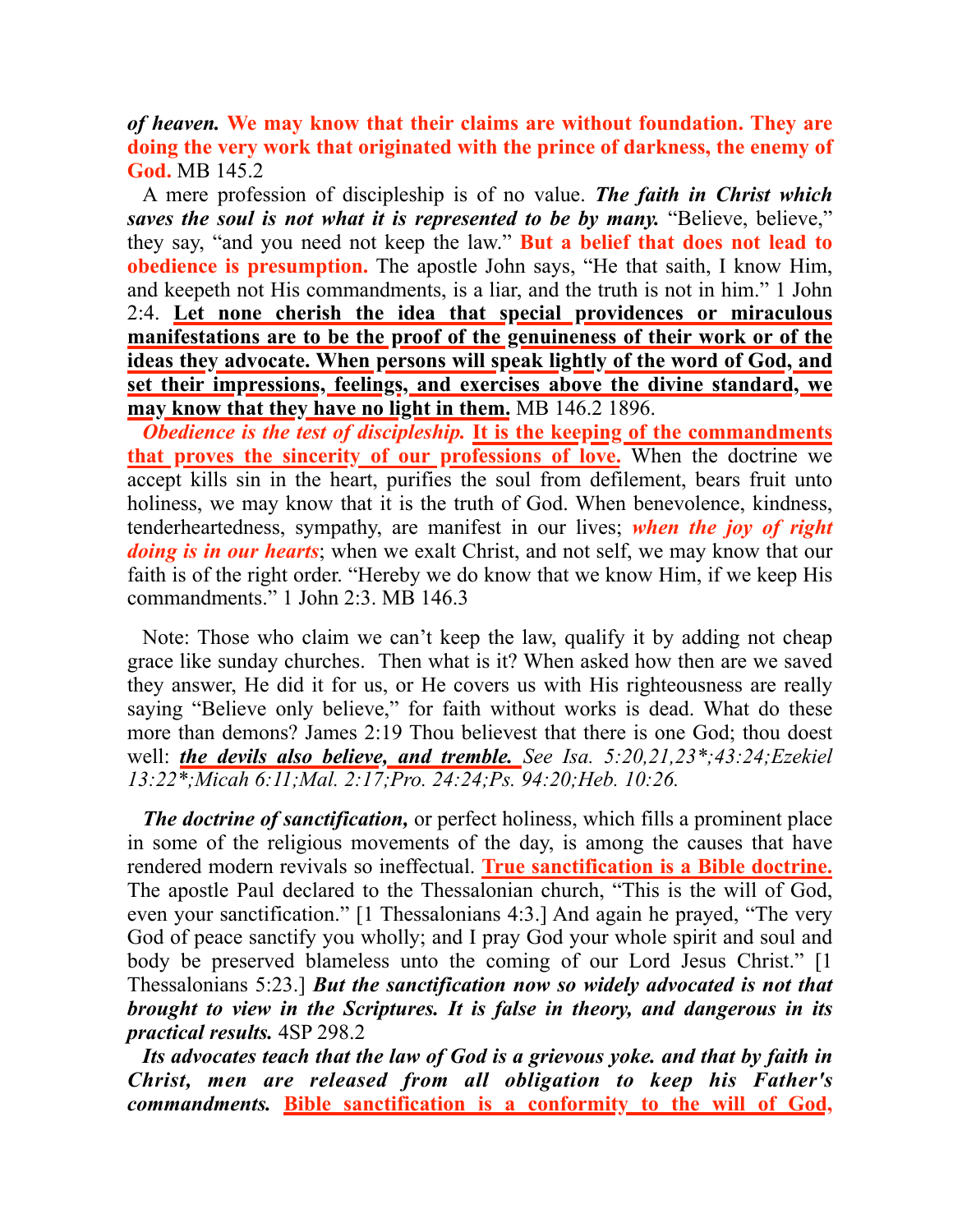**attained by rendering obedience to his law, through faith in his Son.** Our Saviour prayed for his disciples, "Sanctify them through thy truth; thy word is truth." [\[John 17:17](1965.54612).] There is no genuine sanctification except through obedience to the truth; and the psalmist declares, "Thy law is the truth." [\[Psalm 119:142](1965.32699).] *The law of God is the only standard of moral perfection. That law was exemplified in the life of Christ.* He says, "I have kept my Father's commandments." [\[John 15:10](1965.54476).] And the apostle John affirms, "He that saith he abideth in Him ought himself also so to walk, even as he walked." And again, "This is the love of God, that we keep his commandments." [\[1 John 2:6](1965.62338); [5:3](1965.62483).] *Those who love God will love his commandments also. The truly sanctified heart is in harmony with the divine precepts; for they are "holy, and just, and good."* 4SP 299.1 1884

Note: The two parts to Righteousness by Faith is Faith in Christ and keeping the law. The first is justification the second is sanctification. "Probation would be granted him in which, *through a life of repentance and faith in the atonement* of the Son of God, he might be redeemed from his transgression of the Father's law, and thus *be elevated to a position where his efforts to keep His law could be accepted.* SR 46.3

The law of God condemns all selfishness, all pride of heart, every species of dishonesty, every secret or open transgression. *The natural heart is not inclined to love its precepts, or obey its requirements.* "It is not subject to the law of God, neither indeed can be." **But genuine faith in Christ converts the heart, works a change in its attitude to the law, until it delights in the law of God**. *The man who manifests enmity to the law has not submitted to the converting power of God.* **It is the keeping of the commandments that proves the sincerity of our professions of love.** Says John, "This is the love of God, that we keep his commandments; and his commandments are not grievous." Satan is engaged in leading men *to pervert the plain meaning of God's word.* He desires that the world should have no clear idea in regard to the plan of salvation. He well knows that the object of Christ's life of obedience, the object of his suffering, trial, and death upon the cross, was to magnify the divine law, to become a substitute for guilty man, *that he might have remission for sins that are past, and grace for future obedience; that the righteousness of the law might be fulfilled in him and he be transformed and fitted for the heavenly courts.* Satan knows that *no transgressor* of the divine law will ever enter the kingdom of Heaven, and to rob God of the devotion and service of man, to thwart the plan of salvation, and work the ruin of those for whom Christ died, is the motive that actuates his warfare against the law of Heaven. He caused the fall of the holy pair in Eden by leading them *to lightly esteem the commandment of God, to think his requirements unjust, and unreasonable, that they were not binding, and that their transgression would not be visited, as God had said, with death.* ST *March 30,*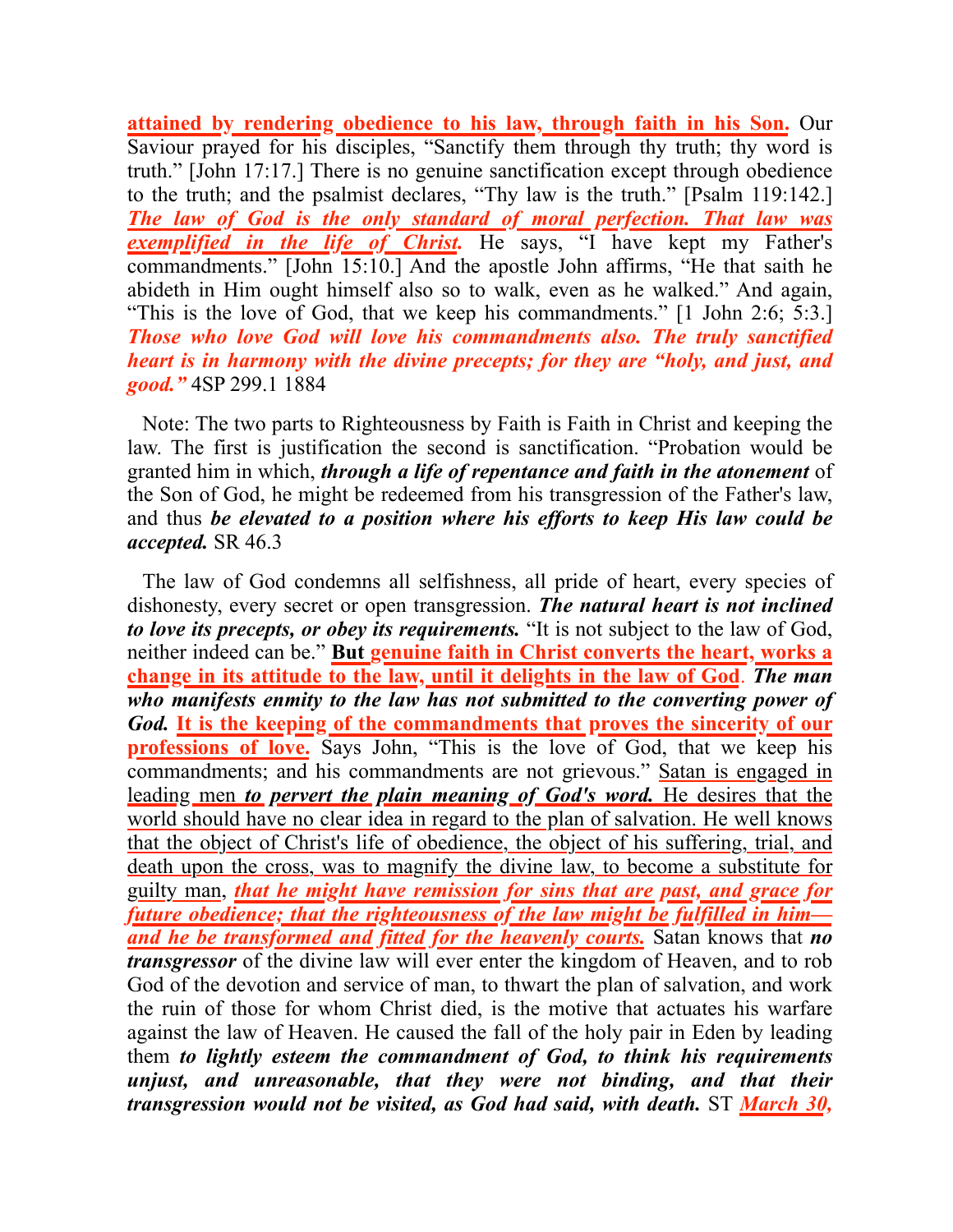#### *1888*, par. 6

How and what do they use "*to pervert the plain meaning of God's word."*

There are many who try to blend these two systems, *using the texts that speak of the ceremonial law to prove that the moral law has been abolished; but this is a perversion of the Scriptures.* The distinction between the two systems is broad and clear. The ceremonial system was made up of symbols pointing to Christ, to His sacrifice and His priesthood. This ritual law, with its sacrifices and ordinances, was to be performed by the Hebrews until type met antitype *in the death of Christ,* the Lamb of God that taketh away the sin of the world. Then all the sacrificial offerings were to cease. It is this law that Christ "took ... out of the way, nailing it to His cross." [Colossians 2:14.](1965.60179) *But concerning the law of Ten Commandments* the psalmist declares, "Forever, O Lord, Thy word is settled in heaven." [Psalm 119:89](1965.32593). And Christ Himself says, "Think not that I am come to destroy the law.... Verily I say unto you"—making the assertion as emphatic as possible—"Till heaven and earth pass, one jot or one tittle shall in no wise pass from the law, till all be fulfilled." [Matthew 5:17, 18.](1965.47479) *Here He teaches, not merely what the claims of God's law had been, and were then, but that these claims should hold as long as the heavens and the earth remain. The law of God is as immutable as His throne. It will maintain its claims upon mankind in all ages.* PP 365.1

## *The Nature of God's Law.*

 We need to understand clearly the divine requirements that God makes of his people. **The law, which is the transcript of his character,** no one need fail to understand. The words written by the finger of God on tables of stone so perfectly *reveal his will concerning his people that none need make any mistake.* The laws of his kingdom were definitely made known, to be afterward revealed to the people of all nations and tongues as the principles of his government. We would do well to study those laws recorded in Exodus 20 and in the thirty-first chapter, verses 12-18. {RH, January 28, 1909 par. 17}

 *The law of God is* as sacred as God Himself. **It is a revelation of His will, a transcript of His character,** *the expression of divine love and wisdom.* The harmony of creation depends upon the perfect conformity of all beings, of everything, animate and inanimate, to the law of the Creator. God has ordained laws for the government, not only of living beings, but of all the operations of nature. Everything is under fixed laws, which cannot be disregarded. But while everything in nature is governed by natural laws, *man alone, of all that inhabits the earth, is amenable to moral law*. To man, the crowning work of creation, *God*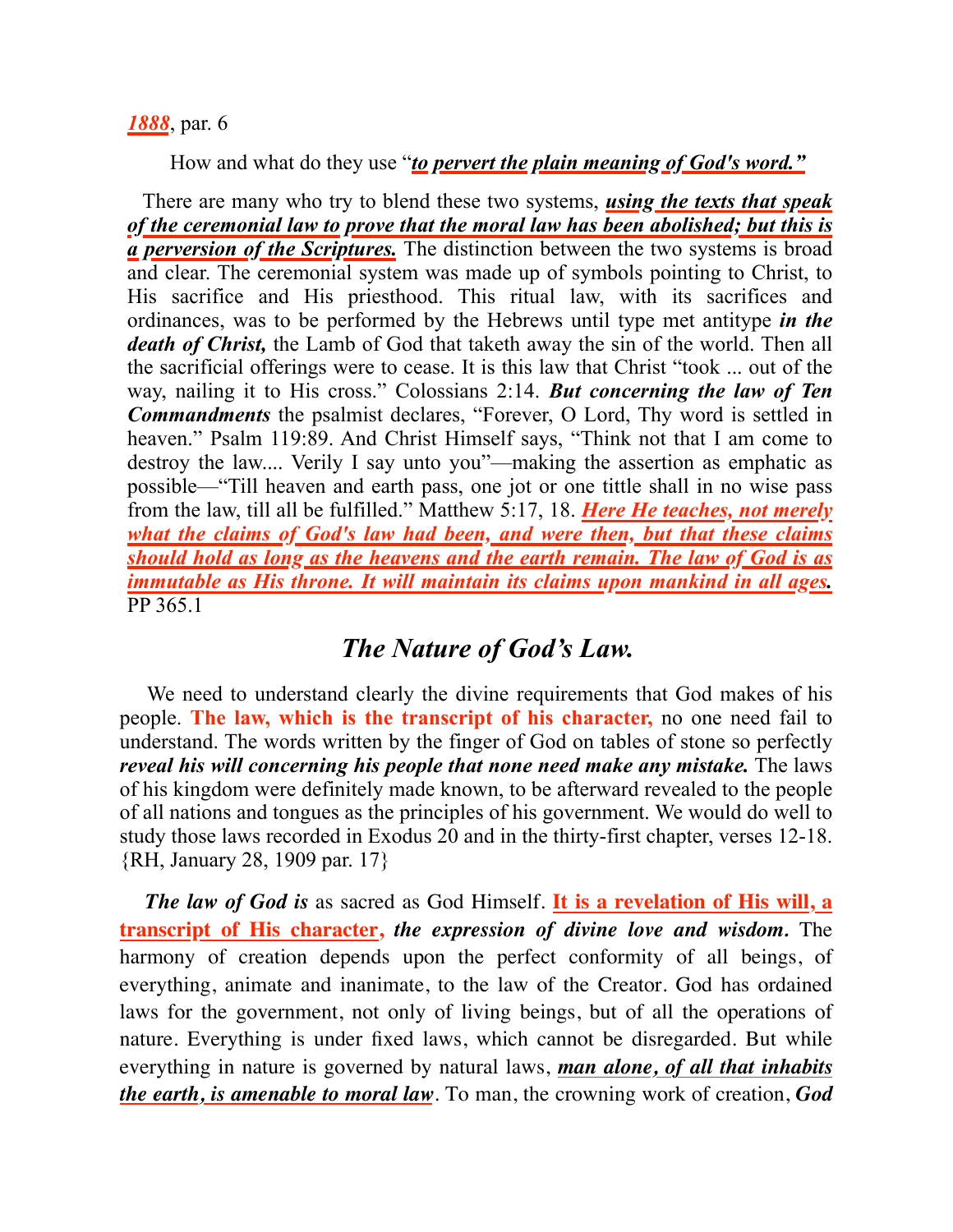*has given power to understand His requirements, to comprehend the justice and beneficence of His law, and its sacred claims upon him; and of man unswerving obedience is required.* {PP52.3}

 But notice here that *obedience is not a mere outward compliance,* but the service of love. *The law of God is* an **expression of His very nature;** it is *an embodiment of the great principle of love,* and hence is the foundation of His government in heaven and earth. If our hearts are renewed in the likeness of God, if the divine love is implanted in the soul, *will not the law of God be carried out in the life?* When the principle of love is implanted in the heart, when man is *renewed after the image of Him that created him,* the new covenant promise is fulfilled. . . . **Obedience—the service and allegiance of love—is the true sign of discipleship** (Steps to Christ, pp. 59, 60).

Gen. 1:26 ".. God said, Let us make man in our image, after our likeness: ..."

 True love *is not* merely a sentiment or an emotion. *It is a living principle, a principle that is manifest in action.* True love, wherever it exists, will control the life. Thus it is with the love of God. "God is love;" and in all His works, in all His dealings with mankind, His character is revealed. { AUCR June 1, 1900, Art. A, par. 1 }{5BC 1140.3}

Rom. 13:10 Love worketh no ill to his neighbour: therefore love is the fulfilling of the law.

[LoveofGodnot.pdf](https://sdapillars.org/media/LoveofGodnot.pdf). [LawOfLove](https://sdapillars.org/media/LawOfLove.pdf). [MyLastStudy](https://sdapillars.org/media/MyLastStudy.pdf)

### *How is This Done In Us?*

Has God done His Part, Has He done all He can Do? Yes! It Only Remains For US to Do Our Part.

*It was Christ who spoke the law on Mount Sinai, and He knew the bearing of all its precepts,* the glory and majesty of the law of heaven. In his sermon on the mount, *Christ defined the law, and sought to inculcate on the minds of his hearers its far-reaching claims*. His instructions came as a new revelation to the people; and the teachers of the law, the scribes and the Pharisees, as well as the common people, were astonished at his doctrine. The words of Christ were not new, and yet they came with the force of revelation; for they presented the truth in its proper light, and not in the light in which the teachers had set it before the people. *He showed no regard for the traditions and commandments of men,* but opened their eyes to behold wondrous things out of God's law. The law of God is immeasurable in breadth, dignity, and glory. *It has been the foundation of his throne from the beginning; and as long as the heavens and the earth remain,*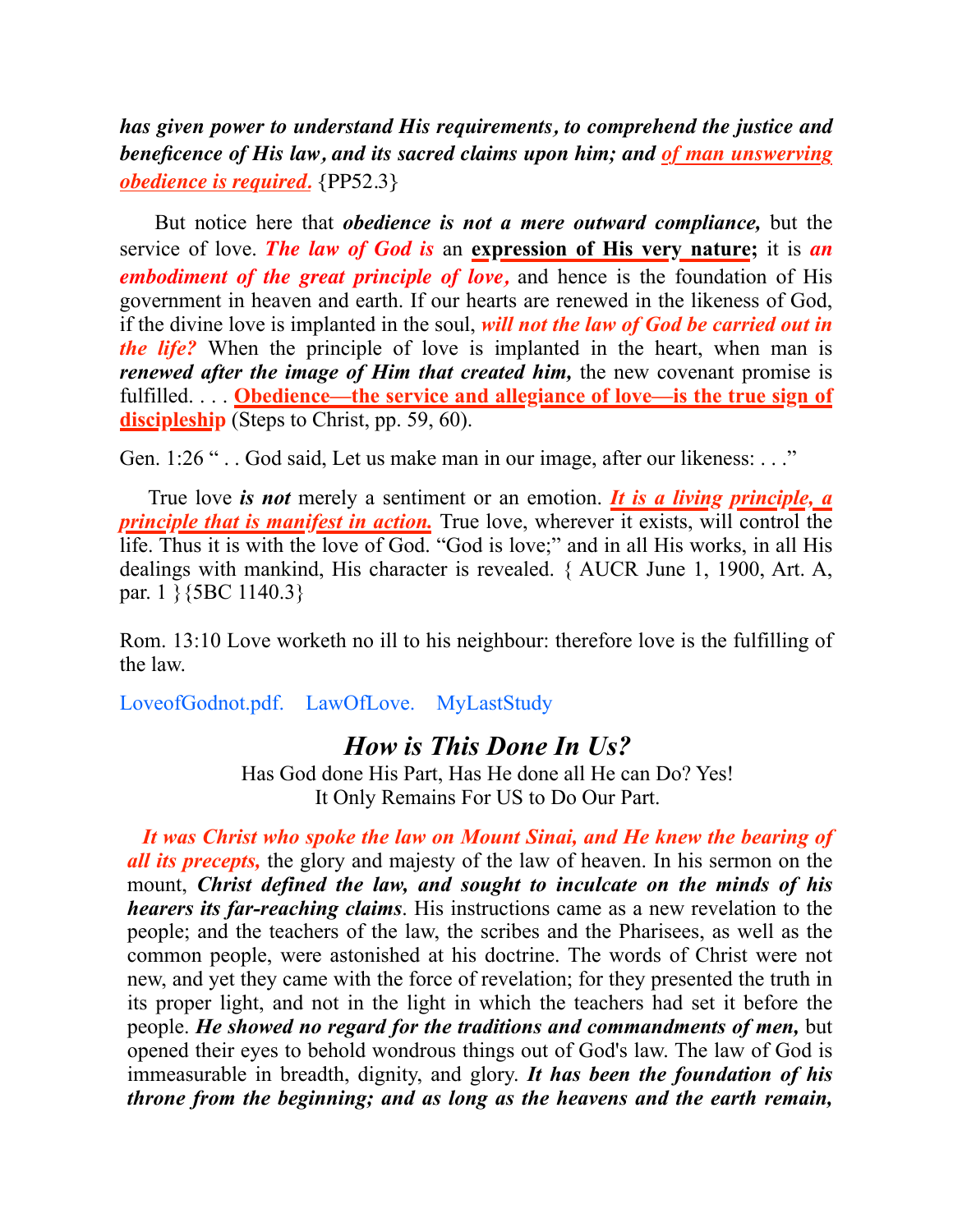*through the ceaseless ages of eternity, it will be the great standard of righteousness, holy, just, and good. And yet the religious world have set aside this law, as did the Jews, to exalt the traditions and commandments of men.* BEcho February 19, 1894, par. 6

1Cor. 10:4 And did all drink the same spiritual drink: for they drank of that spiritual Rock that followed them: and *that Rock was Christ.*

*"But God has given no commandments which cannot be obeyed by all*." DA 204 "Satan is at work with those who keep the commandments of God and have the faith of Jesus. The most bitter hatred exists within him against all who are loyal to God and who obey His commandments." 3T456

John 5:37 . . Ye have neither heard his voice at any time, nor seen his shape. Ex. 33:19

Note: Do you love Him? Do you know Him? John 14:15 If ye love me, keep my commandments. 1John 2:4 He that saith, I know him, and keepeth not his commandments, is a liar, and the truth is not in him. 5:3 For this is the love of God, that we keep his commandments: and his commandments are not grievous.

"Jesus proceeded to show His hearers" in the sermon on the mount "what it means to keep the commandments of God—*that it is a reproduction in themselves of the character of Christ.* For in Him, God was daily made manifest before them." MB 55.1

A profession of faith and the possession of truth in the soul *are two different things.* The mere knowledge of truth is not enough. We may possess this, but the tenor of our thoughts may not be changed. The heart must be converted and sanctified. COL 97.2

Often the question arises, Why, then, are there so many, claiming to believe God's word, in whom there is not seen a reformation in words, in spirit, and in character? Why are there so many who cannot bear opposition to their purposes and plans, who manifest an unholy temper, and whose words are harsh, overbearing, and passionate? There is seen in their lives the same love of self, the same selfish indulgence, the same temper and hasty speech, that is seen in the life of the worldling. There is the same sensitive pride, the same yielding to natural inclination, the same perversity of character, *as if the truth were wholly unknown to them.* The reason is that they are not converted. *They have not hidden the leaven of truth in the heart.* It has not had opportunity to do its work. Their natural and cultivated tendencies to evil have not been submitted *to its transforming power.* Their lives reveal the absence of the grace of Christ, an unbelief in His power to transform the character. COL 99.1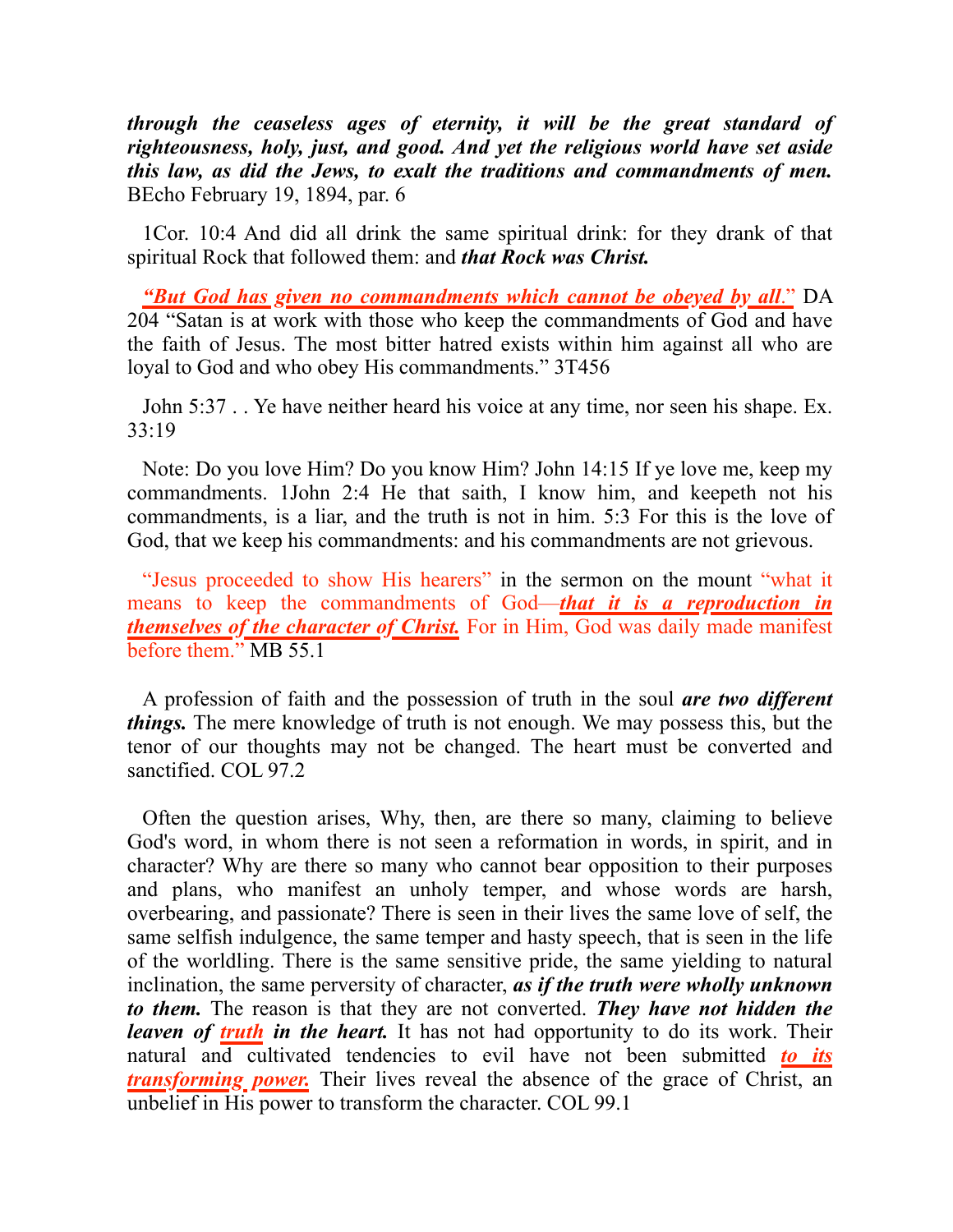### "*In rejecting the truth, men reject its Author.* . . *It is as easy to make an idol of false doctrines and theories as to fashion an idol of wood or stone. . ."* GC 583.1

Note: How, if not outright by alternative explanations of scripture.

Faith cometh by hearing, and hearing by the word of God." Romans 10:17. The *Scriptures are the great agency in the transformation of character.* Christ prayed, "Sanctify them through Thy truth; Thy word is truth." John 17:17. If studied and obeyed, the word of God works in the heart, subduing every unholy attribute COL 100.1

### John 1:14 And *the Word was made flesh, and dwelt among us,* 1Cor. 2:16 ... *we have the mind of Christ.*

Note: Those who deny keeping His Commandments do not have the hope of the word dwelling in them, but are AntiChrist. Col. 1:27 To whom God would make known what is the riches of the glory of this mystery among the Gentiles; *which is Christ in you, the hope of glory:* 3:16 *Let the word of Christ dwell in you* richly in all wisdom; John 15:7 If ye abide in me, and *my words abide in you,* 1John 4:3 And every spirit that *confesseth not* that *Jesus Christ is come in the flesh is not of God:* and *this is that spirit of antichrist,* whereof ye have heard that it should come; and even now already is it in the world. Rev. 19:13 . . . his name is called *The Word of God.* Rom. 10:17 So then *faith cometh by hearing,*  and hearing *by the word of God.* John 15:7 If ye abide in me, and *my words abide in you,* 2John 1:2 For the *truth's sake, which dwelleth in us,* and shall be with us for ever. Phil. 4:13 I can do all things through Christ which strengtheneth me. Heb. 4:12 For *the word of God is quick, and powerful,* and sharper than any twoedged sword, piercing even to the dividing asunder of soul and spirit, and of the joints and marrow, and *is a discerner of the thoughts and intents of the heart.*  Eph 5:26 That he might sanctify and cleanse it with the *washing of water by the word,*

### John 17:17 *Sanctify* them through thy truth: *thy word is truth.*

The worshiper of God will find that he cannot cherish one fiber of the root of selfishness. He cannot do his duty to his God and practice oppression toward his fellow men. The second principle of the law is like unto the first, "Thou shalt love thy neighbour as thyself." "This do and thou shalt live." These are the words of Jesus Christ from which there can be no departure on the part of any man, woman, or youth who would be a true Christian. *It is obedience to the principles of the commandments of God, that molds the character after the divine similitude*.... SD 52.3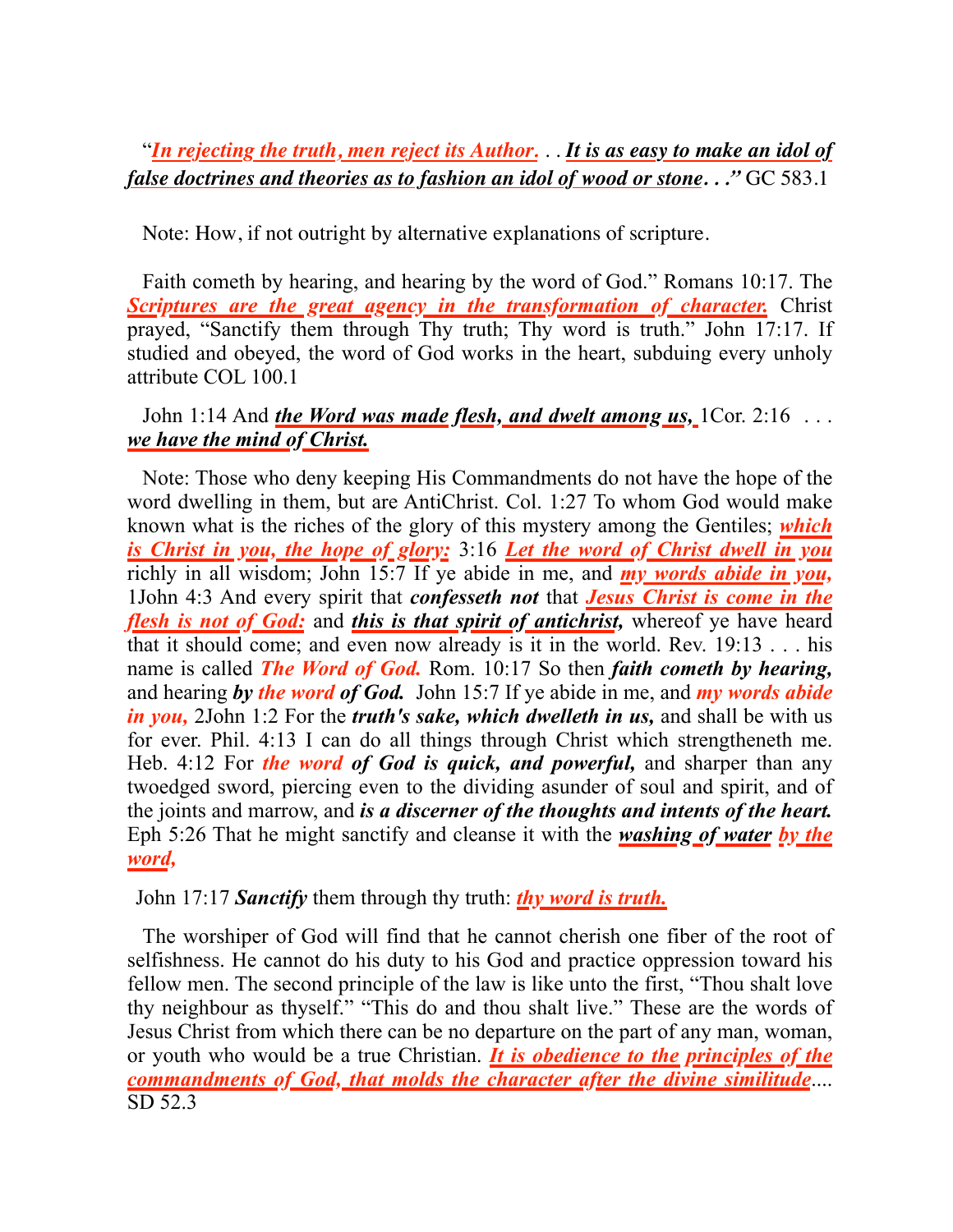Ps. 19:7 The law of the LORD is perfect, converting the soul: the testimony of the LORD is sure, making wise the simple. 8 The statutes of the LORD are right, rejoicing the heart: the commandment of the LORD is pure, enlightening the eyes. 9 The fear of the LORD is clean, enduring for ever: the judgments of the LORD are true and righteous altogether. 10 More to be desired are they than gold, yea, than much fine gold: sweeter also than honey and the honeycomb. 11 Moreover by them is thy servant warned: and in keeping of them there is great reward. 119:172 "... thy commandments are righteousness.

Due. 6:25 And *it shall be our righteousness, if we observe to do* all these commandments before the LORD our God, as he hath commanded us. 1John 3:7 Little children, *let no man deceive you: he that doeth righteousness is righteous, even as he is righteous.* 8 He that committeth sin is of the devil; for the devil sinneth from the beginning. For this purpose the Son of God was manifested, *that he might destroy the works of the devil.* 9 *Whosoever is born of God doth not commit sin; for his seed remaineth in him: and he cannot sin, because he is*  **born of God.** 10 In this the children of God are manifest, and the children of the devil: *whosoever doeth not righteousness is not of God,* neither he that loveth not his brother. 11 For this is the message that ye heard from the beginning, that we should love one another. 12 Not as Cain, who was of that wicked one, and slew his brother. And wherefore slew he him? Because his own works were evil, *and his brother's righteous.*

Col. 3:10 And have put on the new man, which is *renewed in knowledge* after the image of him that created him: 2Cor. 3:18 But we all, with open face beholding as *in a glass* the glory of the Lord, *are changed into the same image* from glory to glory, even as by the Spirit of the Lord. 1Peter 2:21 For even hereunto were ye called: because Christ also suffered for us, *leaving us an example, that ye should follow his steps:* 1Peter 1:22 *Seeing ye have purified your souls in obeying the truth* through the Spirit unto unfeigned love of the brethren, see that ye love one another with a pure heart fervently:

Note: These all refer to the 10 Commandments.

The world's Redeemer, the householder, intrusts his goods *to his own servants,* but not for *them* to invest and use extravagantly for *themselves*. Reason, ability, knowledge, affection, property, have been received from Jesus, and are to be held as a precious trust for his service, to bring honor and glory to his name. *In life and character the Christian is bound up with Christ* in the plans of mercy for the great work of blessing humanity. *His character is to be a reproduction of the character of Christ;* **the unselfish, self-sacrificing life of Jesus will be copied by every soul who loves the Redeemer.** *He who lives to please himself is not a Christian. He has not been created anew in Christ Jesus.* MMis June 1, 1891,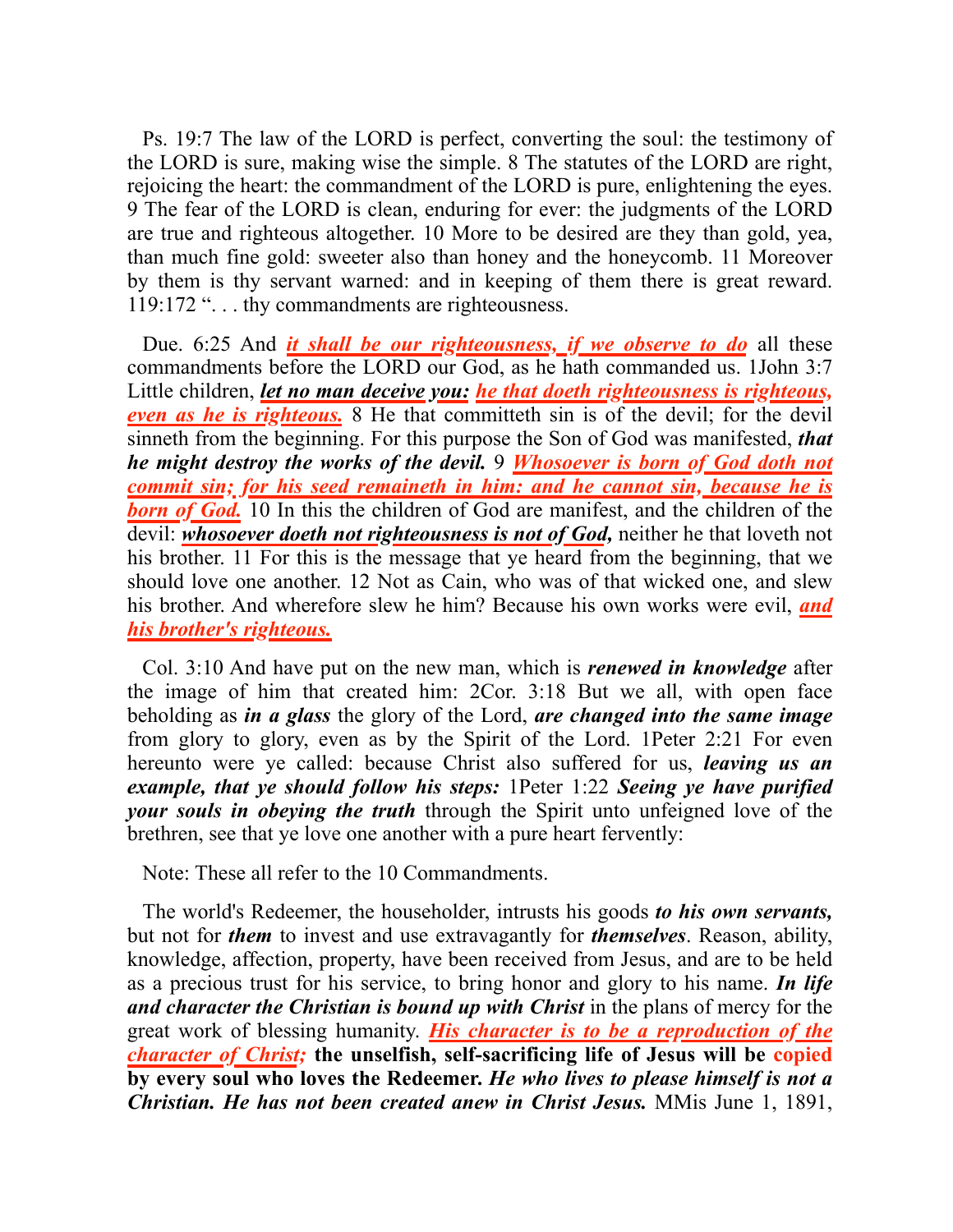par. 6

The Christian's life will testify that *he is governed by other laws* than those which the world obeys,—*laws of a higher order than those that control the lovers of the world.* The will of God, our Creator, *is to be made manifest in us,* not only in the name we bear, but *in our life of self-denial. We are to give evidence that we are influenced and controlled by unselfish principles. All our purposes and pursuits should stand in distinct contrast to the selfishness of the world.* MMis June 1, 1891, par. 7

Oneness with Christ *enables men to wield an influence far above that of the renowned of this world.* **While copying the example of Christ, they have, with his grace, power to benefit** the church and the community. *Their influence is felt just in proportion* to the distinctness of the line of demarkation *which separates them in spirit and principle from the world*. MMis June 1, 1891, par. 6-8

The world's Redeemer, the Householder, entrusts His goods to His own servants, but not for *them* to invest and use extravagantly for *themselves*. Money, possessions, intellect, are but lent us to be held *as a precious trust for the service of Christ.* Reason, ability, knowledge, affection, property have been received from Jesus, <and are> to be used with wisdom to bring honor and glory to His name. In life and character the Christian is bound up with Christ in the plans of mercy for the great work of blessing humanity. *His character is to be a reproduction of the character of Christ. The unselfish, self-sacrificing life of Jesus is to be copied by every soul who loves the Redeemer.* 7LtMs, Ms 26, 1891, par. 7

[characterPerfection1](https://sdapillars.org/media/characterPerfection1.pdf). [OldNewBottles](https://sdapillars.org/media/OldNewBottles.pdf). [Works.pdf](https://sdapillars.org/media/Works.pdf). [Effort.pdf.](https://sdapillars.org/media/Effort.pdf) [EffortDetermined.pdf](https://sdapillars.org/media/EffortDetermined.pdf). [Grace.pdf.](https://sdapillars.org/media/Grace.pdf) [SanctificationIs](https://sdapillars.org/media/SanctificationIs.pdf) [MoralSpiritualPerfection](https://sdapillars.org/media/MoralSpiritualPerfection.pdf) **[SatanClaimed](https://sdapillars.org/media/SatanClaimed.pdf)** 

 Christ has given us no assurance that to attain perfection of character is an easy matter. A noble, all-round character is not inherited. It does not come to us by accident. *A noble character is earned by individual effort* through the merits and grace and Christ. God gives the talents, the powers of the mind; *we form the character.* It is formed by hard, stern battles with self. Conflict after conflict must be waged against hereditary tendencies. We shall have to criticize ourselves closely, and allow not one unfavorable trait to remain uncorrected. . . . {OFC 308.6} See Isa. chp., 1-5.

 *We are not to settle down, expecting that a change of character will come to us by some miraculous work, when Jesus shall appear* in the clouds of heaven with power and great glory. No, we are judgment-bound, and *probation is granted to us here in this life, in order that we may form characters for the future, immortal life.* SD9.2; YI August 24, 1893, par. 2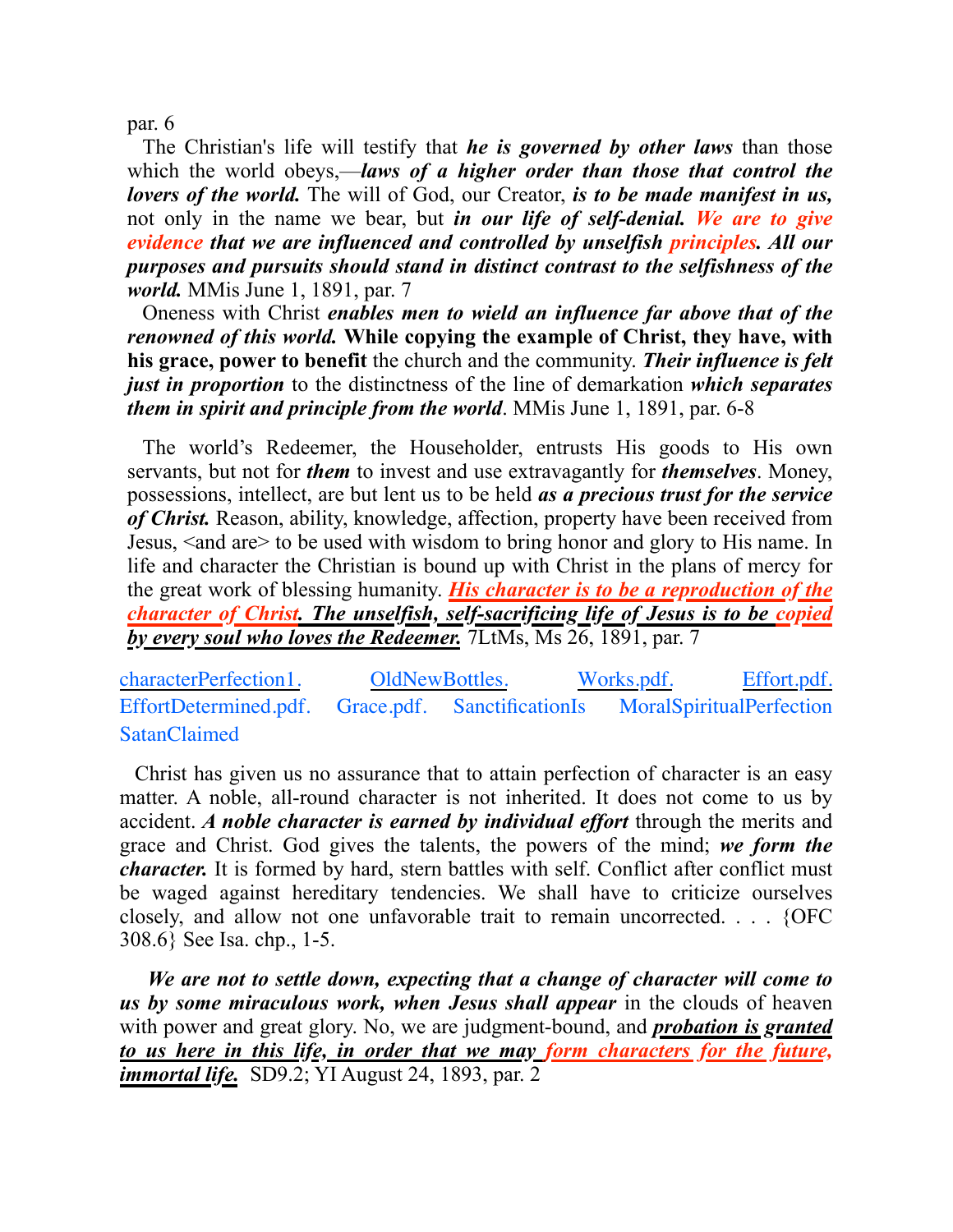The prophets and apostles did not perfect Christian character by a *miracle*. They used the *means* which God had placed within their reach; and all who will put forth *the same effort* will secure the same results.—The Sanctified Life, pp. 82-84. {RC 97.7}

 Let no one say, "I cannot remedy my defects of character"; for if this is your decision, *then you cannot have eternal life.* The impossibility is all in your will. If you *will not,* that constitutes the *cannot*.

 The real difficulty is the corruption of an unsanctified heart, and an unwillingness to submit to the will of God. When there is a *determined purpose* born in your heart to *overcome*, you will have a *disposition to overcome*, and will *cultivate* those traits of character that are desirable, and will *engage* in the conflict with *steady persevering effort*. You will *exercise* a *ceaseless* over your defects of character, and will *cultivate* right practices in little things. The difficulty of overcoming will be *lessened* in *proportion* as the heart is sanctified by the grace of Christ. {SD 115.1,2} {YI Sept. 7, 1893.}

 *The most eloquent sermon that can be preached upon the law of Ten Commandments is to do them. Obedience should be made a personal duty. Negligence of this duty is flagrant sin.* God lays us under *obligations not only to secure* heaven ourselves, but to feel it a binding duty to *show others the way* and, through our care and disinterested love, to lead toward Christ those who *come within the* **sphere** *of our influence. The singular absence of principle that characterizes the lives of many professed Christians is alarming. Their disregard of God's law disheartens those who recognize its sacred claims and tends to turn those from the truth who would otherwise accept it.* 4T 58.2

 Success in this life, success in gaining the future life, *depends upon a faithful, conscientious attention to the little things*. Perfection is seen in the least, no less than in the greatest, of the works of God. The hand that hung the worlds in space is the hand that wrought with delicate skill the lilies of the field. *And as God is perfect in His sphere, so we are to be perfect in ours. The symmetrical structure of a strong, beautiful character is built up by individual acts of duty.* And faithfulness should characterize our life in the least as well as in the greatest of its details. **Integrity** *in little things, the performance of little acts of fidelity and little deeds of kindness, will gladden the path of life; and when our work on earth is ended, it will be found that every one of the little duties faithfully performed has exerted an influence for good—an influence that can never perish.* PP 574.2, GW92 363.3;446.3;8T 86.2.

# $in$ **·teg·ri·ty** | in 'tegradē |

noun

**1** the quality of being honest and having strong moral principles; **moral uprightness:**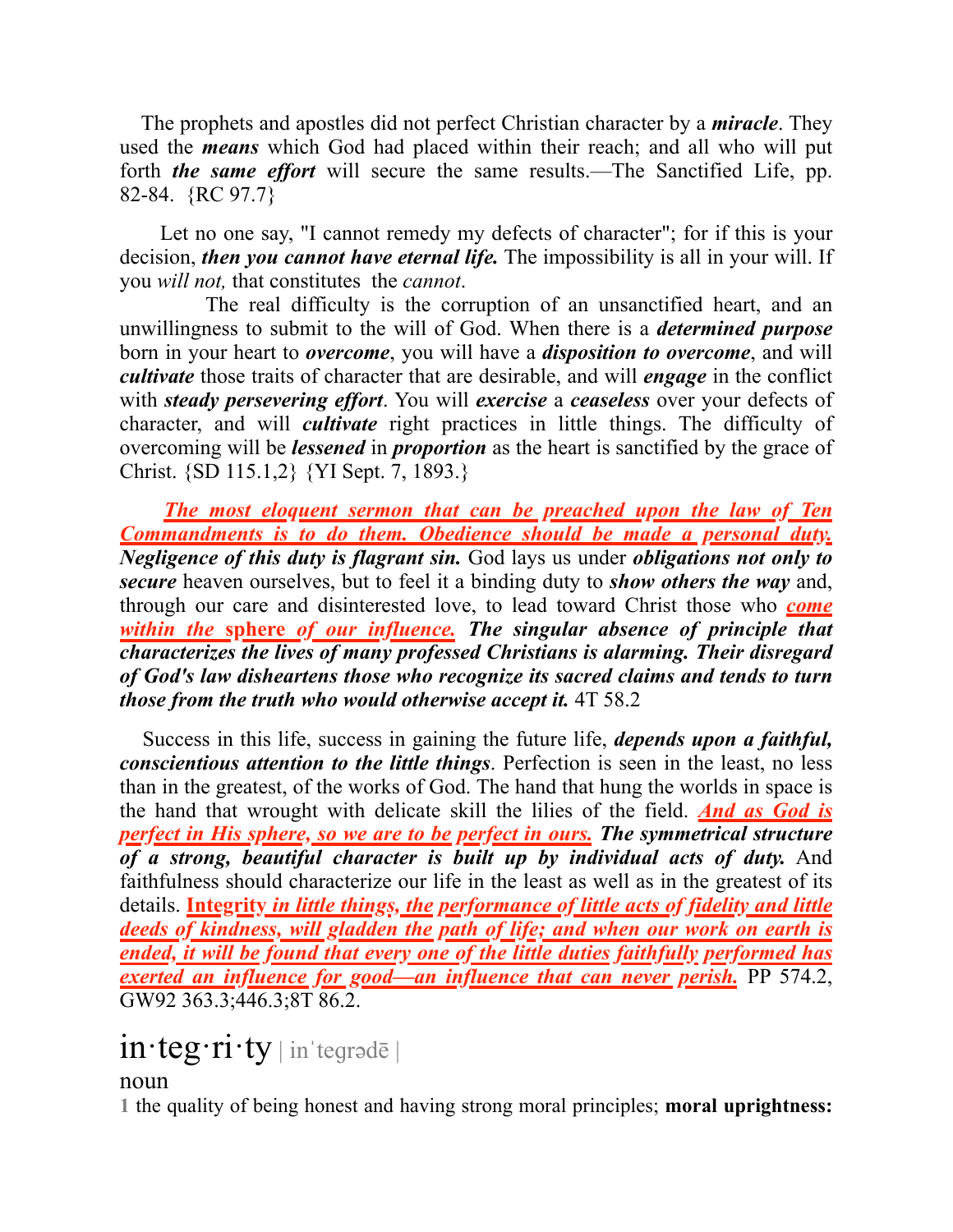*he is known to be a man of integrity*.

**2** the state of being whole and undivided: *upholding territorial integrity and national sovereignty*.

**•** the condition of being unified, unimpaired, or sound in construction: *the structural integrity of the novel*.

**•** internal consistency or lack of corruption in electronic data: *[as modifier] : integrity checking*.

Gen. 20:5,6;1Kings 9:4; Job 2:3,9;27:5;31:6;Ps. 7:8;25:21;26:1,11;41:12;78:72Pro. 11:3;19:1;20:7

 The manifestation of hatred never breaks down the malice of our enemies. But love and kindness beget love and kindness in return. *Although God faithfully rewards virtue* and punishes guilt, yet he does not withhold his blessings from the wicked, although they daily dishonor his name. He allows the sunshine and the showers to fall upon the just and the unjust, bringing alike worldly prosperity to both. If a holy God exercises such forbearance and benevolence toward the rebellious and the idolatrous, how necessary it is that erring man should manifest a like spirit toward his fellow-men. Instead of cursing those who injure him, it is his duty to seek to win them from their evil ways by a kindness similar to that with which Christ treated them who persecuted him. Jesus taught his followers that they should exercise a Christian courtesy toward all who came within their influence, that they should not be forgetful in deeds of mercy, and that when solicited for favors, they should show a benevolence superior to that of the worldling. *The children of God should represent the spirit that rules in Heaven. Their principles of action should not be of the same character with the narrow, selfish spirit of the world. Perfection alone can meet the standard of Heaven. As God himself is perfect in his exalted sphere, so should his children be perfect in the humble sphere they occupy. Thus only can they be fit for the companionship of sinless beings in the kingdom of Heaven. Christ addresses to his followers these words that establish the standard of Christian character: "Be ye therefore perfect, even as your Father which is in Heaven is perfect."* 2SP 224.1

Him.

Isa. 45:19 . . . *I the LORD speak righteousness, I declare things that are right.* **Ps.** 12:6 The words of the LORD are pure words: as silver tried in a furnace of earth, purified seven times. 7 Thou shalt keep them, O LORD, thou shalt preserve them from this generation for ever.

 $Us$ .

Pro. 12:17 *He that speaketh truth sheweth forth righteousness:* but a false witness deceit. 15:2 *The tongue of the wise useth knowledge aright:* but the mouth of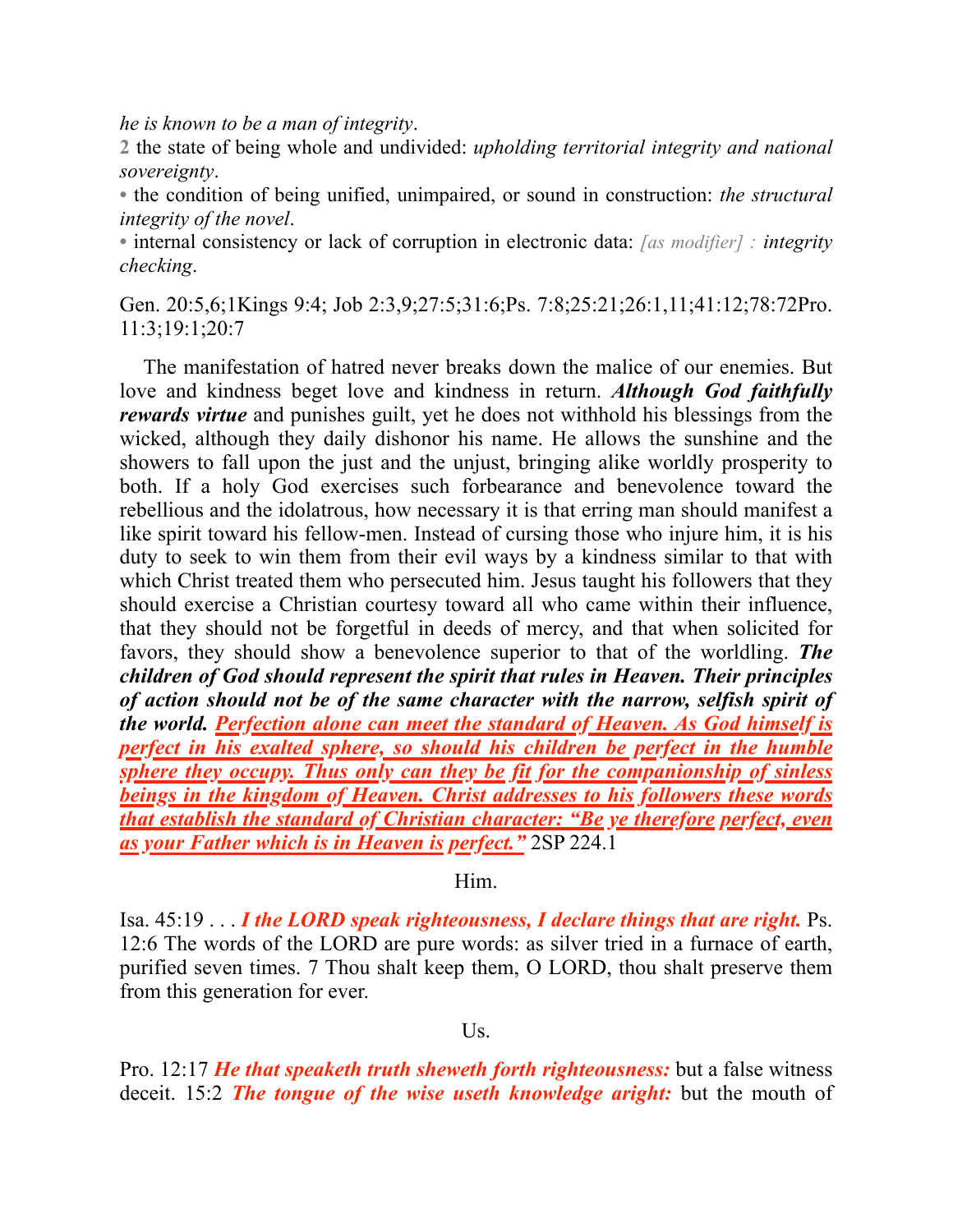fools poureth out foolishness. 10:13,18,19,21,32;14:3;

Isa. 48:18 *O that thou hadst hearkened to my commandments!* then had thy peace been as a river, and *thy righteousness as the waves of the sea:* 

Isa. 51:7 Hearken unto me, *ye that know righteousness, the people in whose heart is my law; Jer. 31:33:Heb. 8:10*

Isa. 58:8 Then shall thy light break forth as the morning, and thine health shall spring forth speedily: *and thy righteousness shall go before thee;* the glory of the LORD shall be thy rereward.

Rev. 22:11 He that is unjust, let him be unjust still: and he which is filthy, let him be filthy still: and *he that is righteous, let him be righteous still: and he that is holy, let him be holy still.*

 This privilege is presented before every soul. Each may have heaven's light to guide him. *If we discern the truth, and obey it, our whole course of action will be in accordance with the truth; for the truth sanctifies the receiver. But if men refuse to search for the truth as for hidden treasure*, *if the mind is pleased with the theories of error, the soul will remain in darkness. The course of the life, the development of the character, will be corrupted by false sentiments. Error never sanctifies. It can do no good. And how full of darkness is the soul that receives error as truth, and shapes his course of action in accordance with it.* {RH, August 23, 1898 par. 2}

Ps. 1:5 Therefore the ungodly shall not stand in the judgment, *nor sinners in the congregation of the righteous.*

Isa. 5:4 "*What could have been done more to my vineyard, that I have not done in it?* wherefore, when I looked that it should bring forth grapes, ..."

Note: God has done all He possibly can for us. It's up to us now to do our part will we be wild grapes?

"To obey is better than sacrifice." *The sacrificial offerings were in themselves of no value in the sight of God.* They were *designed to express on the part of the offerer penitence for sin and faith in Christ and to pledge future obedience to the law of God.* But *without penitence, faith, and an obedient heart,* the offerings were worthless. When, in direct violation of God's command, Saul proposed to present a sacrifice of that which God had devoted to destruction, *open contempt* was shown for the divine authority. The service would have been an insult to Heaven. Yet with the sin of Saul and its result before us, how many are pursuing a similar course. While they refuse to believe and obey some requirement of the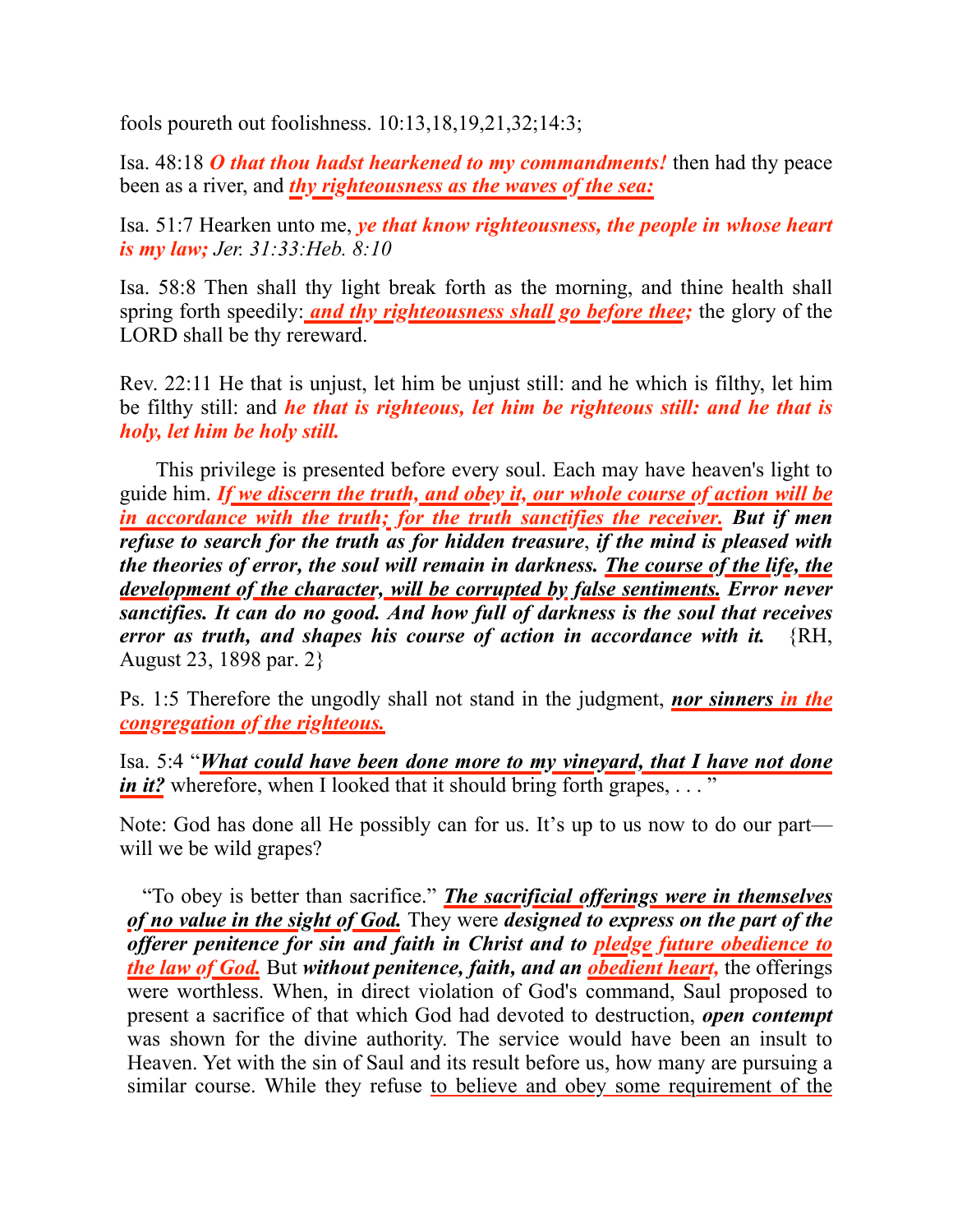Lord, they persevere in offering up to God their formal services of religion. There is no response of the Spirit of God to such service. No matter how zealous men may be in their observance of religious ceremonies, the Lord cannot accept them if they persist in willful violation of one of His commands. PP 634.3

## *Is all the Congregation Holy?*

Num. 16:3 And *they gathered themselves together against* Moses and against Aaron, and said unto them, Ye take too much upon you, *seeing all the congregation are holy, every one of them,* and the LORD is among them: wherefore then lift ye up yourselves above the congregation of the LORD? 4 And when Moses heard it, he fell upon his face: 5 And *he spake unto* Korah and unto all his company, saying, *Even to morrow the LORD will shew who are his, and who is holy*; and will cause him to come near unto him: even him whom he hath chosen will he cause to come near unto him. . . 15 And Moses was very wroth, and said unto the LORD, *Respect not thou their offering:* I have not taken one ass from them, neither have I hurt one of them. . . 32 And the earth opened her mouth, and *swallowed them up, and their houses,* and all the men that appertained unto Korah, and all their goods. 33 They, and all that appertained to them, went down alive into the pit, and the earth closed upon them: and they perished from among the congregation. 34 And all Israel that were round about them fled at the cry of them: for they said, Lest the earth swallow us up also. 35 And there came out a fire from the LORD, and consumed the two hundred and fifty men that offered incense.

Note: Was all the congregation Holy? Here is seen the false righteousness by Jones and Waggoner. This can also be seen throughout scripture As in Jobs 3 friends

# *The Final Conflict*.

God's law Vs. Mans

" . . Satan had declared that the law of God could not be obeyed, . . . " DA 761.4.;PP77;COL 314.4" . . He sought to prove that the righteousness of God's law **is an enemy to peace.** . ." DA 762.3; GC592; 7BC915. " . . . These plagues enraged the wicked against the righteous; *they thought that we had brought the judgments of God upon them,* . . " EW 36.2 " . . . Yet the very means by which Christ established the law Satan represented as destroying it. *Here will come the last conflict of the great controversy between Christ and Satan*. . . " DA 762.

 *Wherever the divine precepts are rejected, sin ceases to appear sinful or righteousness desirable.* Those who refuse to submit to the government of God are wholly unfitted to govern themselves. Through their pernicious teachings the spirit of insubordination is implanted in the hearts of children and youth, who are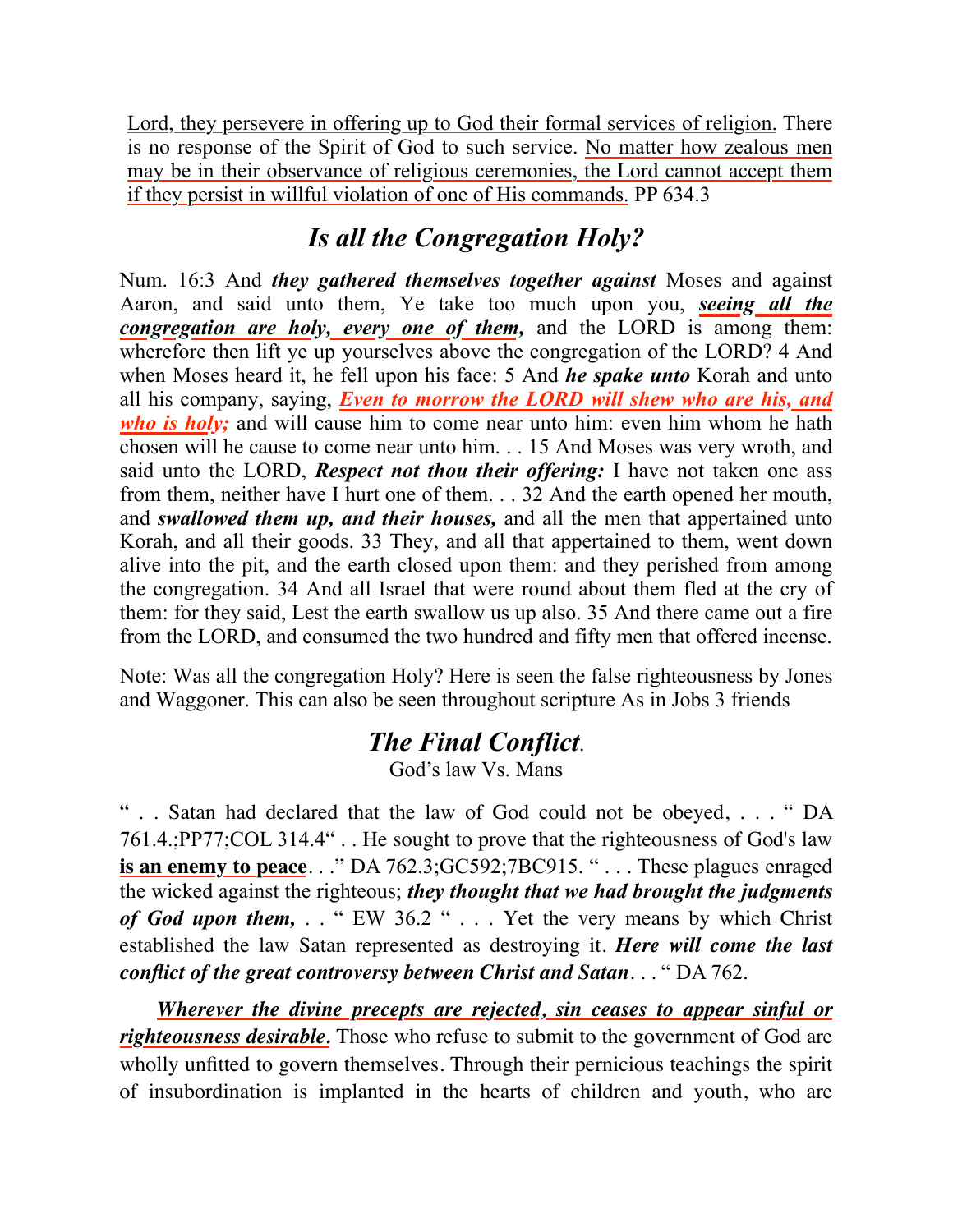naturally impatient of control; and a lawless, licentious state of society results. While scoffing at the credulity of those who obey the requirements of God, the multitudes eagerly accept the delusions of Satan. They give the rein to lust and practice the sins which have called down judgments upon the heathen. GC 584.3

 Those who teach the people to regard lightly the commandments of God sow disobedience to reap disobedience. Let the restraint imposed by the divine law be wholly cast aside, and human laws would soon be disregarded. Because God forbids dishonest practices, coveting, lying, and defrauding, *men are ready to trample upon His statutes as a hindrance to their worldly prosperity;* but the results of banishing these precepts would be such as they do not anticipate. *If the law were not binding, why should any fear to transgress? Property would no longer be safe. Men would obtain their neighbor's possessions by violence, and the strongest would become richest. Life itself would not be respected.* The marriage vow would no longer stand as a sacred bulwark to protect the family. He who had the power, would, if he desired, take his neighbor's wife by violence. The fifth commandment would be set aside with the fourth. *Children would not shrink from taking the life of their parents if by so doing they could obtain the desire of their corrupt hearts.* The civilized world would become a horde of robbers and assassins; and peace, rest, and happiness would be banished from the earth. GC 585.2

 Already the doctrine that men are released from obedience to God's requirements *has weakened the force of moral obligation and opened the floodgates of iniquity upon the world.* Lawlessness, dissipation, and corruption are sweeping in upon us like an overwhelming tide. In the family, Satan is at work. His banner waves, even in professedly Christian households. There is envy, evil surmising, hypocrisy, estrangement, emulation, strife, betrayal of sacred trusts, indulgence of lust. The whole system of religious principles and doctrines, which should form the foundation and framework of social life, *seems to be a tottering mass,* ready to fall to ruin. The vilest of criminals, when thrown into prison for their offenses, are often made the recipients of gifts and attentions as if they had attained an enviable distinction. Great publicity is given to their character and crimes. The press publishes the revolting details of vice, thus initiating others into the practice of fraud, robbery, and murder; and Satan exults in the success of his hellish schemes. The infatuation of vice, the wanton taking of life, the terrible increase of intemperance and iniquity of every order and degree, should arouse all who fear God, to inquire what can be done to stay the tide of evil. GC 585.2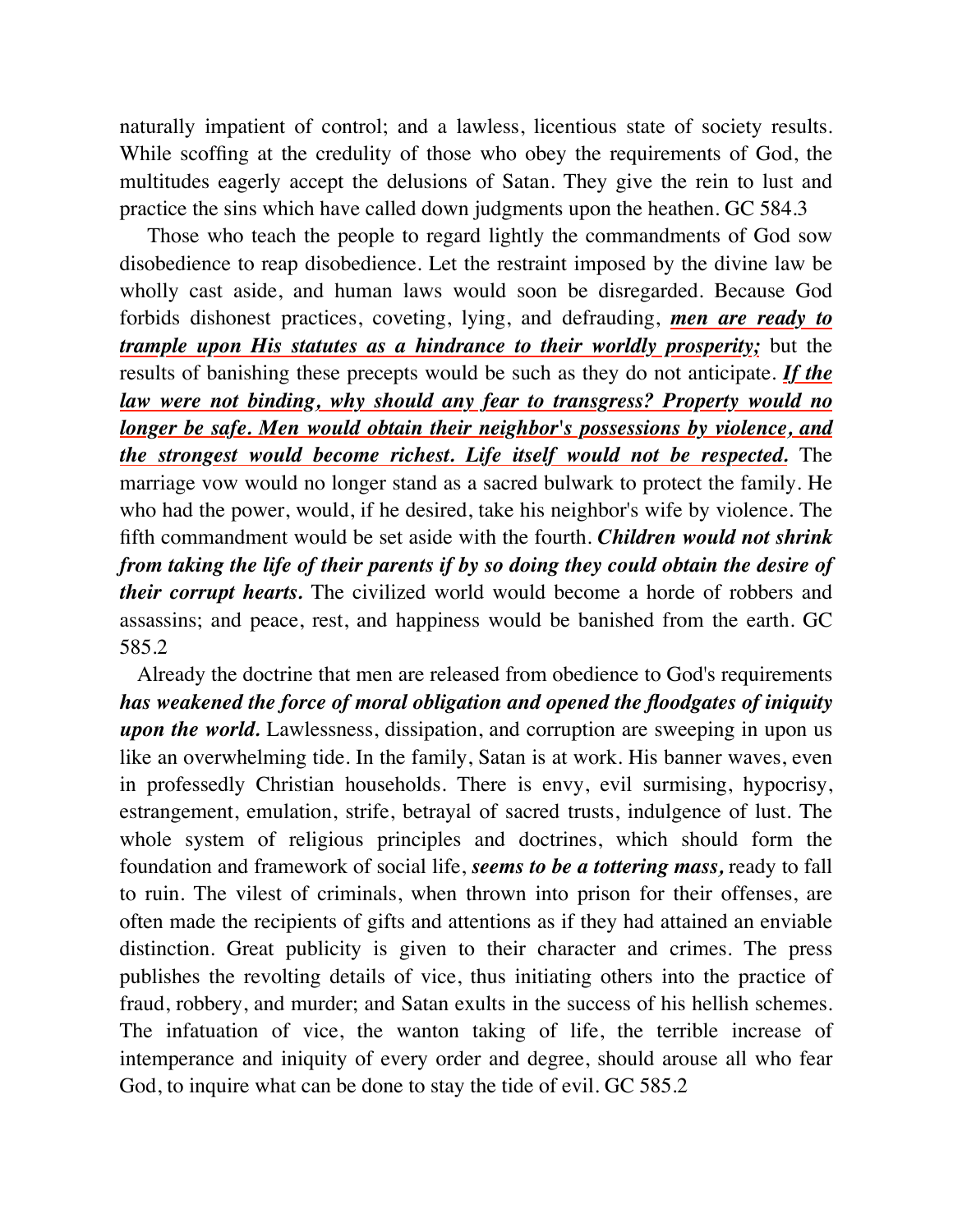"…Christ holds up before the world a picture of the divine heart, before which Satan's most artful devices of deception fall into irremediable collapse, and the utter falsity of all his charges against God stands glaringly revealed,—and by all these he seeks to win men to the side of truth and God; and *every man, by his actions, must show which side he takes*. Let each reader ask himself, Where stand I in this great controversy? On which side do I cast my influence? *Am I saying by my course of action that Satan is right and Christ is wrong?* for let all know that so long as one is not openly, boldly, steadfastly for Christ, he is against him; he says to a witnessing universe, Satan is right and Christ is wrong; for whosoever "believeth not God," says the apostle, "hath made him a liar." [1 John 5:10](1965.62497). LUJ 36.1

*There are only two classes in the world today, and only two classes will be recognized in the judgment—those who violate God's law and those who obey it. Christ gives the test by which to prove our loyalty or disloyalty.* "If ye love Me," He says, "keep My commandments.... He that hath My commandments, and keepeth them, he it is that loveth Me. And he that loveth Me shall be loved of My Father, and I will love him, and will manifest Myself to him.... He that loveth Me not keepeth not My sayings; and the word which ye hear is not Mine, but the Father's which sent Me." "If ye keep My commandments, ye shall abide in My love; even as I have kept My Father's commandments, and abide in His love." [John 14:15-24;](1965.54423) [15:10](1965.54476). COL 283.3

Isa. 42:21 The LORD is well pleased for his righteousness' sake; *he will magnify the law, and make it honourable.*

When it is in the heart to *obey* God, when *efforts* are put forth to this end, Jesus accepts this disposition and effort as man's best service, and *He makes up for the deficiency* with His own divine merit. But *He will not accept those who claim to have faith in Him and yet are disloyal to His Father's commandment.* We hear a great deal about faith, but we need to hear a great deal more about works. Many are deceiving their own souls by living an easy-going, accommodating, crossless religion. FW 50.1

## *Over Sunday.*

 No error accepted by the Christian world strikes more boldly against the authority of Heaven, none is more directly opposed to the dictates of reason, none is more pernicious in its results, than the modern doctrine, so rapidly gaining ground, *that God's law is no longer binding upon men*. Every nation has its laws, which command respect and obedience; no government could exist without them; and can it be conceived that the Creator of the heavens and the earth has no law to govern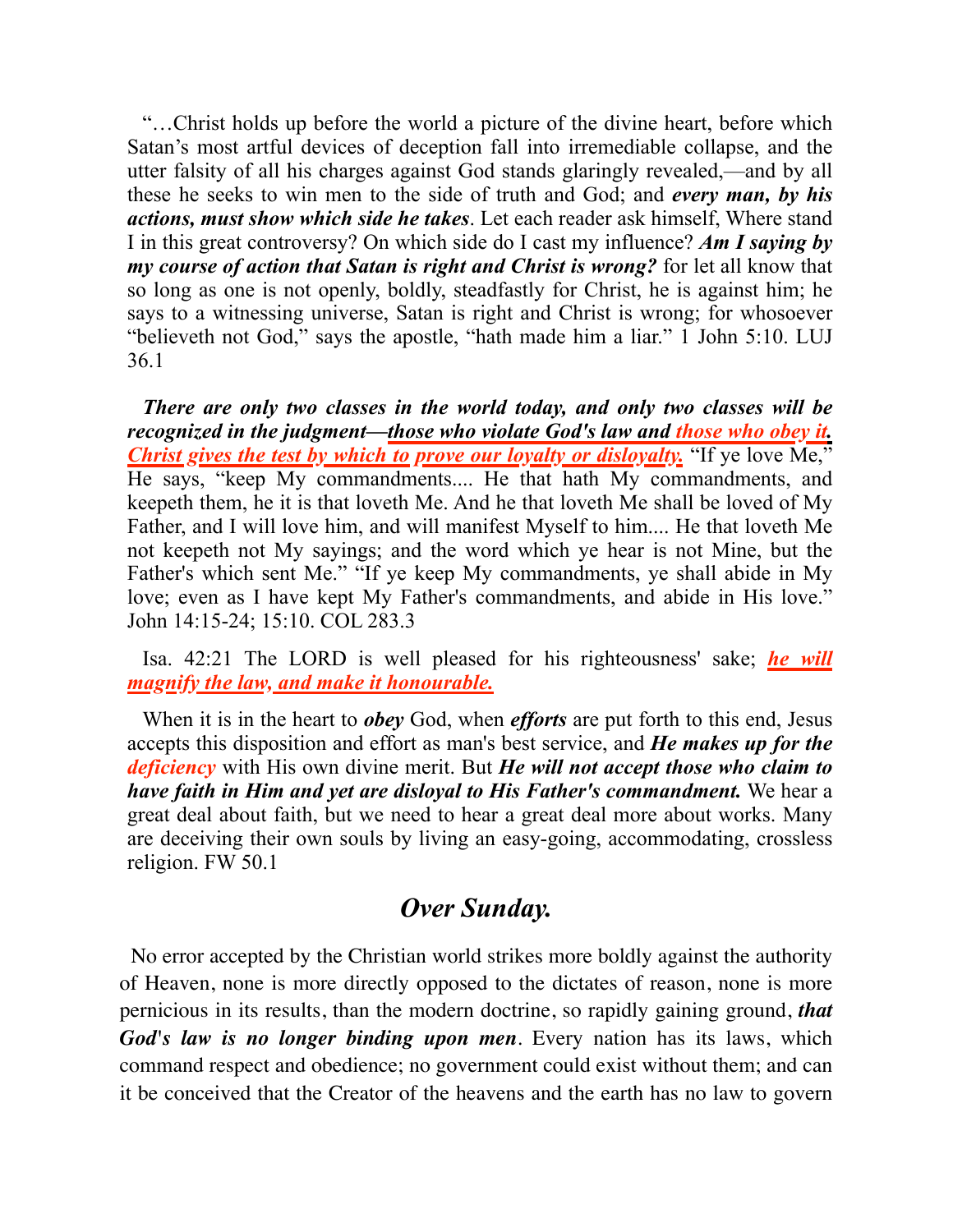the beings He has made? Suppose that prominent ministers were publicly to teach that the statutes which govern their land and protect the rights of its citizens were not obligatory—that they restricted the liberties of the people, and therefore ought not to be obeyed; how long would such men be tolerated in the pulpit? But is it a graver offense to disregard the laws of states and nations than to trample upon those divine precepts which are the foundation of all government?

 It would be far more consistent for nations to abolish their statutes, and permit the people to do as they please, than for the Ruler of the universe to annul His law, and leave the world without a standard to condemn the guilty or justify the obedient. Would we know the result of making void the law of God? The experiment has been tried. Terrible were the scenes enacted in France when atheism became the controlling power. It was then demonstrated to the world that to throw off the restraints which God has imposed is to accept the rule of the cruelest of tyrants. When the standard of righteousness is set aside, the way is open for the prince of evil to establish his power in the earth.

 Wherever the divine precepts are rejected, sin ceases to appear sinful **or righteousness desirable**. Those who refuse to submit to the government of God are *wholly unfitted to govern themselves*. *Through their pernicious teachings the spirit of insubordination is implanted in the hearts* of children and youth, who are naturally impatient of control; and *a lawless, licentious state of society results.* While scoffing at the *credulity of those who obey the requirements of God,* the multitudes eagerly accept the delusions of Satan. They give the rein to lust and practice the sins which have called down judgments upon the heathen. GC 584.1-3.

Credulity: "a tendency to be too ready to believe that something is real or true:" That the 10 Commandments can be kept by anyone. That they are required as Christian duty. Amos 6:12 . . . for ye have *turned judgment into gall,* and *the fruit of righteousness into hemlock:*

Note: And so today when the church united with the state shall pass a sunday law, denies the existence of the Creator of the universe it's open atheism. Rev. 14:7 Saying with a loud voice, Fear God, and give glory to him; for the hour of his judgment is come: and *worship him that made* heaven, and earth, and the sea, and the fountains of waters. This occurred in the 19th century. We see a *TEACHING* of conflicting-confusing things such as the U.S. constitution is founded on christianity and yet its disregarded in order to win an election. We hear religious freedom for all, yet protestant evangelicals declare their religion isn't equal until it becomes the law of the land. Sunday will be used to fill the place left vacant by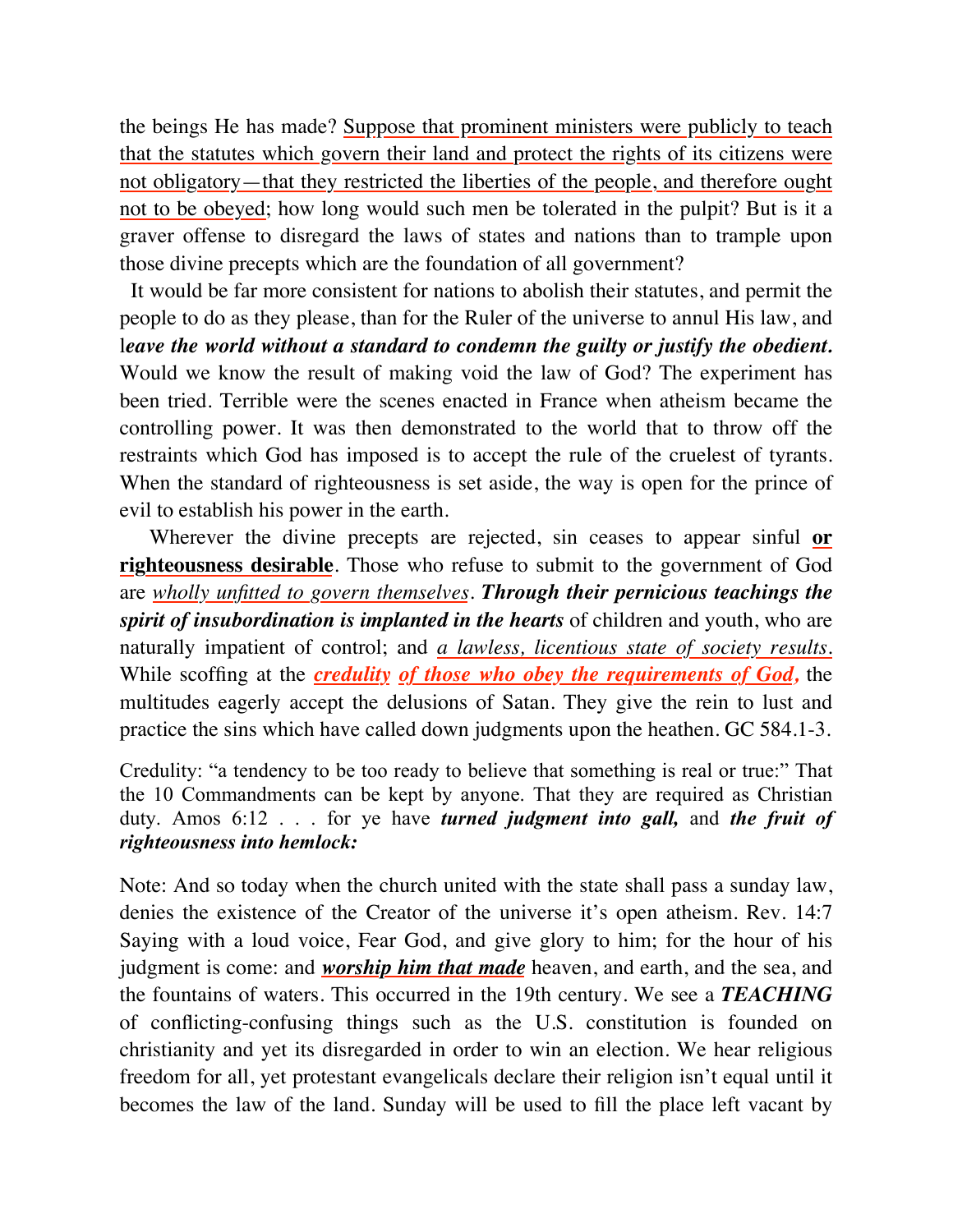Evangelical Protestant christians denying God's Holy standard of Character.

 *As the storm approaches, a large class who have professed faith in the third angel's message, but have not been sanctified through obedience to the truth, abandon their position and join the ranks of the opposition.* By *uniting* with the world and partaking of *its spirit,* they have come to *view matters in nearly the same light;* and when the test is brought, they are prepared to choose the easy, popular side. Men of talent and pleasing address, who once rejoiced in the truth, *employ their powers to deceive and mislead souls.* They become the most bitter enemies of their former brethren. When Sabbathkeepers are brought before the courts to answer for their faith, these apostates are the most efficient agents of Satan to misrepresent and accuse them, and by false reports and insinuations to stir up the rulers against them.  ${GC\,608.2}$ 

Note: This is the Latter rain, The Loud Cry of Revelation 18, the out pouring of the Holy Spirit to finish the Work and it will not touch those who think God does it all.

 There is to be in the [Seventh-day Adventist] churches a wonderful manifestation of the power of God, *but it will not move upon those who have not humbled themselves before the Lord, and opened the door of the heart by confession and repentance.* In the **manifestation of that power which lightens the earth** with the glory of God, *they will see only something which in their blindness they think dangerous, something which will arouse their fears, and they will brace themselves to resist it. Because the Lord does not work according to their ideas and expectations they will oppose the work.* "Why," they say, "should we not know the Spirit of God, when we have been in the work so many years?"—RH Extra, Dec. 23, 1890. {LDE 209.3}

 *The road to death is broad,* and the gate is wide. The whole fallen race may go in thereat, with all their worldliness, all their selfishness, all their pride, dishonesty, and moral debasement. The gate is so wide, the road is so broad, that *there is room for every man's opinions and doctrines, space for everyone to follow his inclinations*, to do whatever his self-love would dictate. The covetous, the spendthrift, the infidel, the profligate, the gambler, the murderer, the hypocrite, and the self-deceived, *all find paths suited to their taste, in which to walk.* Divided in their opinions, they *yet find one point for purpose and action; for they all agree in opposing the counsel of God.* {ST 07-11-92.6}

 Satan is constantly seeking to deceive men and *lead them to call sin righteousness, and righteousness sin.* How successful has been his work! *How often censure and reproach are cast upon God's faithful servants because they will stand fearlessly in defense of the truth! Men who are but agents of Satan are praised and flattered, and even looked upon as martyrs, while those who should be respected and sustained for their fidelity to God, are left to stand alone, under*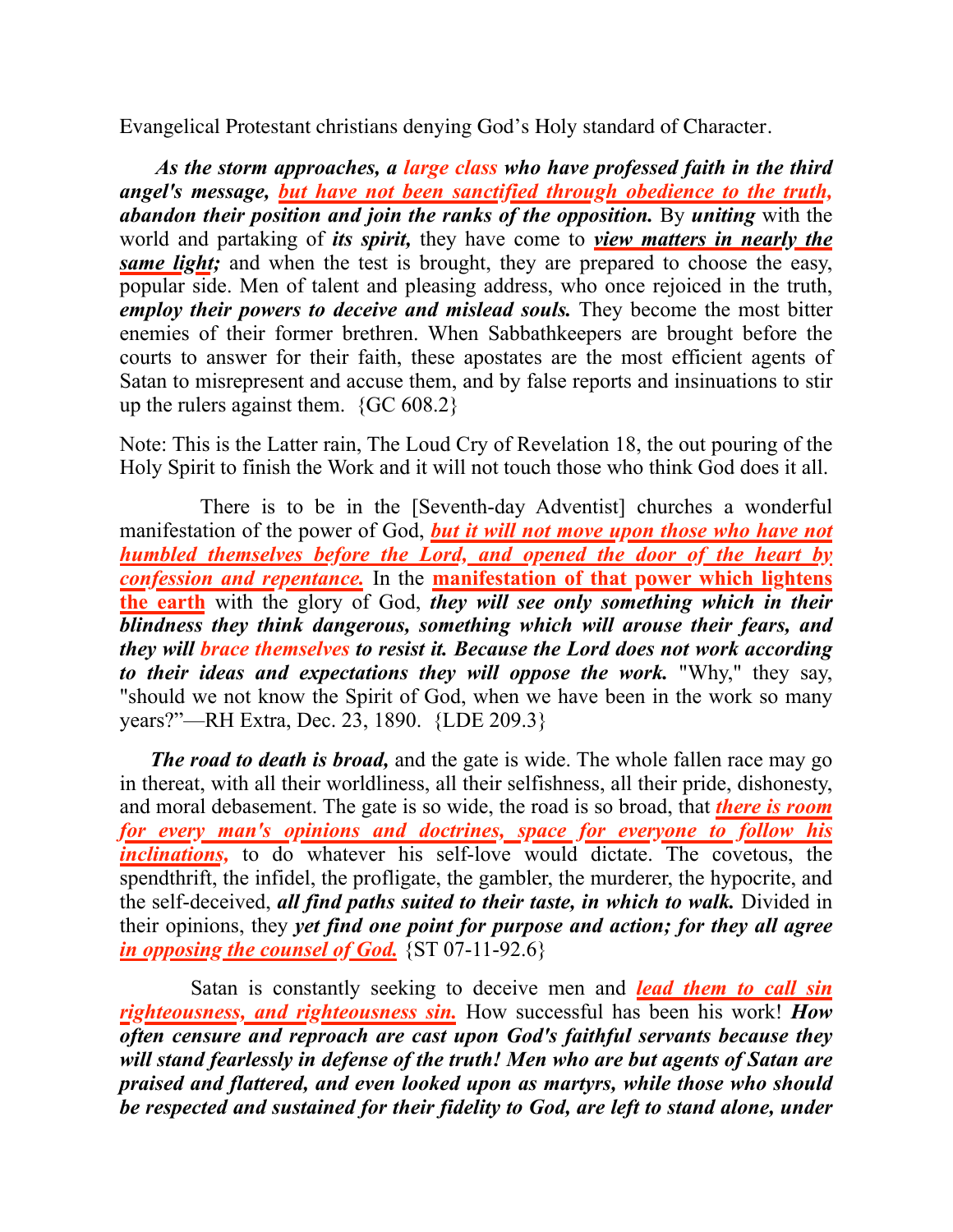*suspicion and distrust.* {GC 192.3} Isa. 5:20; Eze. 13:22.

 *Counterfeit holiness, spurious sanctification, is still doing its work of deception.* Under various forms it exhibits the same spirit as in the days of Luther, *diverting minds from the Scriptures and leading men to follow their own feelings and impressions rather than to yield obedience to the law of God.* This is one of Satan's most successful devices *to cast reproach upon purity and truth.* {GC 193.1}

Note: Many misunderstand Isaiah when he says "all our righteousness is a filthy rags" Isa. 64:6, as they do Paul that "there is none righteous no not one." Rom. 3:10-12; Ps.1:5. These are true of the old man before the cross in their life, before born again, before the New man. John 15:5 for without me ye can do nothing. And these would still be true without the Bible, for with it we see what righteousness really is and find instruction on how to attain/obtain it. We have evidence, testimonies, examples, promises, descriptions that we would not otherwise possess. We have a written transcript in the Ten Commandments of His character. Is recreating Christ's character in you a filthy rag? Col. 1:27. Of those who refuse to keep the 10 Commandments certainly there is none righteous. As David declares Ps. 14:1;10:4;53:1; and Paul affirms Rom. 10:18 But I say, Have they not heard? Yes verily, their sound went into all the earth, and their words unto the ends of the world. *The righteousness that is a filthy rag. Matt. 6:1-;23:5-9,14* Why do they not see? Ps. 10:4; Rom. 8:6,7; Ps. 7:11; 10:4; 36:1; 58:3; 119:53.

 "But the Lord has preserved this Holy book by His own miraculous power **in it's present shape**, *a chart or guide book to the human family to show them the way to heaven."* 1SM 15.3

 The Jews claimed to believe the law, but they broke every precept of it by their spirit of rebellion against Christ. History is being repeated. *The shepherds of the flock of God are doing in this day just what the Jewish leaders did in their day. The Christian world is going over the same ground, manifesting the same spirit.*  Church-members claim to be superior to others, because they believe on Christ, but they are not doers of his words any more than the Jews were obedient to the law which they professed to hold in such high esteem. {RH, May 18, 1897 par. 13}

 Many today, as did the Jews, *will turn conviction into resistance because of the cross involved*. By their resistance to the messages of truth, professed Christians show that, had they lived on the earth at the time of Christ's first advent, they would have joined with the Jews in accusing him, and would have taken an active part in crucifying the Prince of Life. *When the claims of God's law are presented to them, they act* as did the Jews when the claims of truth, spoken by the divine Teacher, fell upon their ears; but *these rejecters of truth cannot always remain deaf to the claims of God's law, for it is eternal and irrevocable.* {RH, May 18, 1897 par. 14}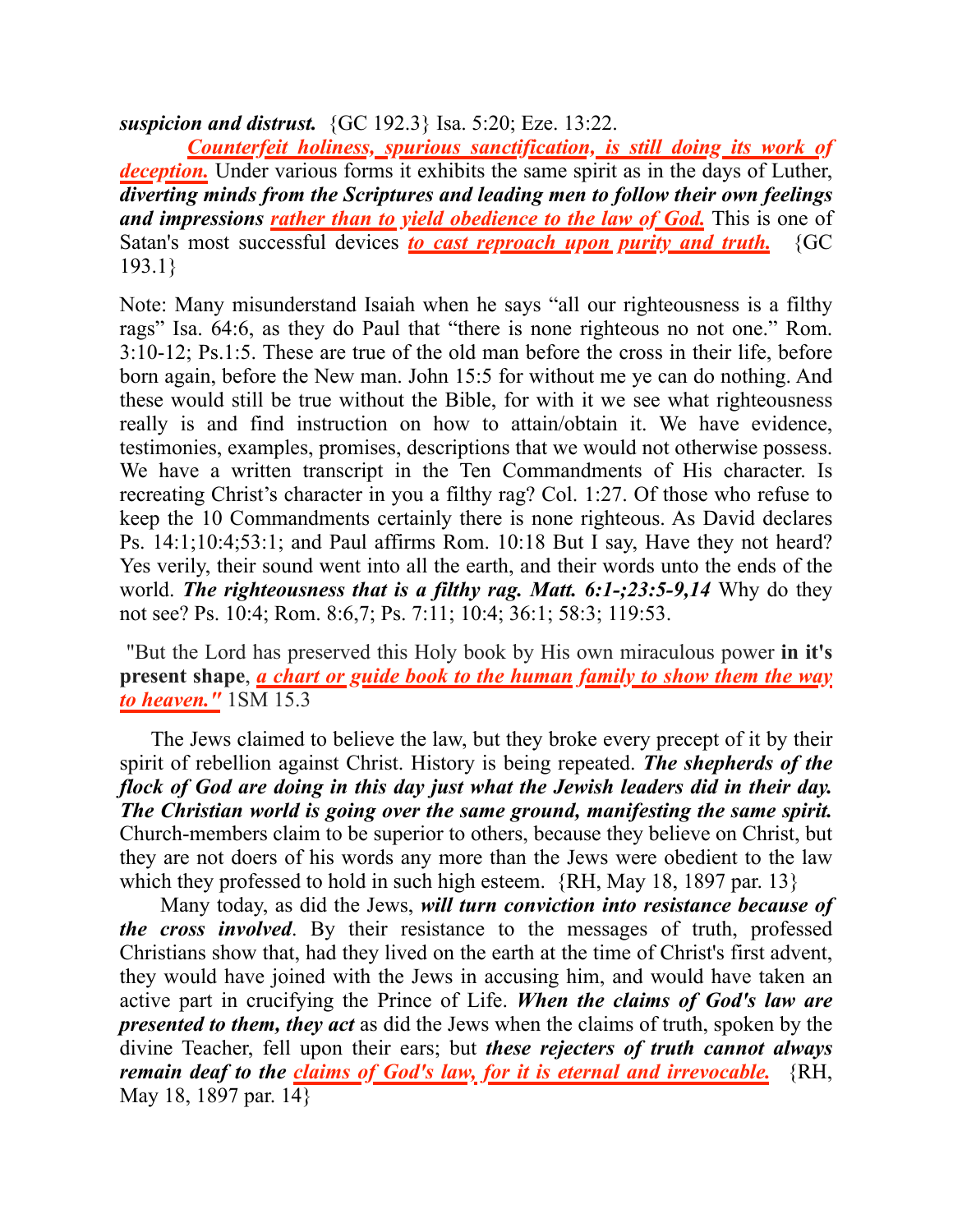"God's law is to be vindicated, *by the obedience of heart and mind, and by strong arguments.* {RH, February 16, 1905 par. 5}

### *Some will say Oh, The Poor People Don't Know?* [ErrorOfNoConsequence.pdf](https://sdapillars.org/media/ErrorOfNoConsequence.pdf)

 The *truth* and the glory of God are inseparable; *it is impossible for us, with the Bible within our reach, to honor God by erroneous opinions. Many claim that it matters not what one believes, if his life is only right. But the life is molded by the faith. If light and truth is within our reach, and we neglect to improve the privilege of hearing and seeing it, we virtually reject it; we are choosing darkness rather than light.* {GC 597.2}

God will not condemn any at the judgment because they honestly believed a lie, or conscientiously cherished error; but *it will be because they neglected the opportunities of making themselves acquainted with truth.* The infidel will be condemned, not because he was an infidel, but because he did not take advantage of the means God has placed within his reach to enable him to become a Christian. TM 437

Pro. 1:20 Wisdom crieth without; she uttereth her voice in the streets: 21 She crieth in the chief place of concourse, in the openings of the gates: in the city she uttereth her words, saying, 22 How long, ye simple ones, will ye love simplicity? and the scorners delight in their scorning, and fools hate knowledge? 23 Turn you at my reproof: behold, I will pour out my spirit unto you,I will make known my words unto you. 24 *Because I have called, and ye refused; I have stretched out my hand, and no man regarded;* 25 But *ye have set at nought all my counsel, and would none of my reproof:* 26 I also will laugh at your calamity; I will mock when your fear cometh; 27 When your fear cometh as desolation, and your destruction cometh as a whirlwind; when distress and anguish cometh upon you. 28 *Then shall they call upon me, but I will not answer; they shall seek me early, but they shall not find me:* 29 *For that they hated knowledge, and did not choose the fear of the LORD:* 30 *They would none of my counsel: they despised all my reproof.*  31 Therefore shall they eat of the fruit of their own way, and be filled with their own devices. 32 For the turning away of the simple shall slay them, and the prosperity of fools shall destroy them. 33 But whoso hearkeneth unto me shall dwell safely, and shall be quiet from fear of evil.

 "The angel of the Lord by night opened the prison doors, and brought them forth, and said, Go, stand and speak in the temple to the people all the words of this life." We see here that the *men in authority are not always to be obeyed, even though they may profess to be teachers of Bible doctrine. There are many today who feel indignant and aggrieved that any voice should be raised presenting*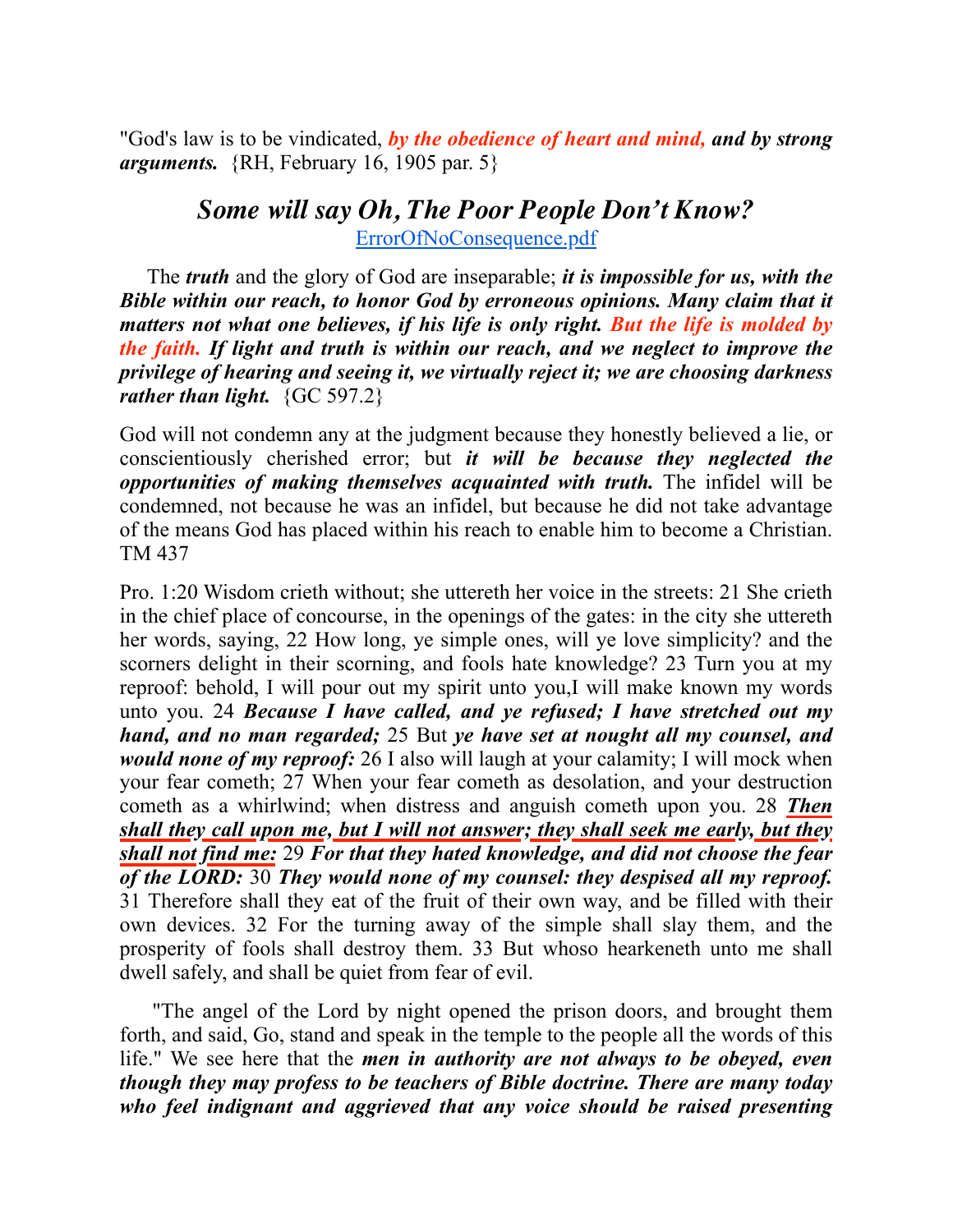*ideas that differ from their own in regard to points of religious belief. Have they not long advocated their ideas as truth?* So the priests and rabbis reasoned in apostolic days: What mean these men who are unlearned, some of them mere fishermen, who are presenting ideas contrary to the doctrines which the learned priests and rulers are teaching the people? They have no right to meddle with the fundamental principles of our faith. {TM 69.1}

 But we see that the God of heaven sometimes commissions men to teach that which is regarded as contrary to the established doctrines. Because those who were once the depositaries of truth became *unfaithful to their sacred trust,* the Lord chose others who would receive the bright beams of the Sun of Righteousness, *and would advocate truths that were not in accordance with the ideas of the religious leaders. And then these leaders, in the blindness of their minds, give full sway to what is supposed to be righteous indignation against the ones who have set aside cherished fables.* **They act like men who have lost their reason. They do not consider the possibility that they themselves have not rightly understood the word. They will not open their eyes to discern the fact that they have misinterpreted and misapplied the Scriptures, and have built up false theories, calling them fundamental doctrines of the faith.** {TM 69.2}

 *But the Holy Spirit will, from time to time, reveal the truth through its own chosen agencies; and no man, not even a priest or ruler, has a right to say, You shall not give publicity to your opinions, because I do not believe them.* That wonderful "I" may attempt to put down the Holy Spirit's teaching. *Men may for a time attempt to smother it and kill it; but that will not make error truth, or truth error.* **The inventive minds of men have advanced speculative opinions in various lines, and when the Holy Spirit lets light shine into human minds, it does not respect every point of man's application of the word.** God impressed His servants to speak the truth *irrespective of what men had taken for granted as truth*. {TM 70.1}

 David's power had been given him by God, but to be exercised only in harmony with the divine law. When he commanded that which was contrary to God's law, *it became sin to obey.* "The powers that be are ordained of God" (Romans 13:1), *but we are not to obey them contrary to God's law.* The apostle Paul, writing to the Corinthians, sets forth the principle by which we should be governed. He says, *"Be ye followers of me, even as I also am of Christ."* 1 Corinthians 11:1. PP 719.3

The Lord says to us, *Seventh-day Adventists are not to place themselves under the counsel and instruction of teachers who know not the truth for this time.* {CT 401.1} {1T286}

 We have the most solemn message of truth ever borne to the world. *This truth is more and more respected by unbelievers, because it cannot be controverted.* {GW92 138.1}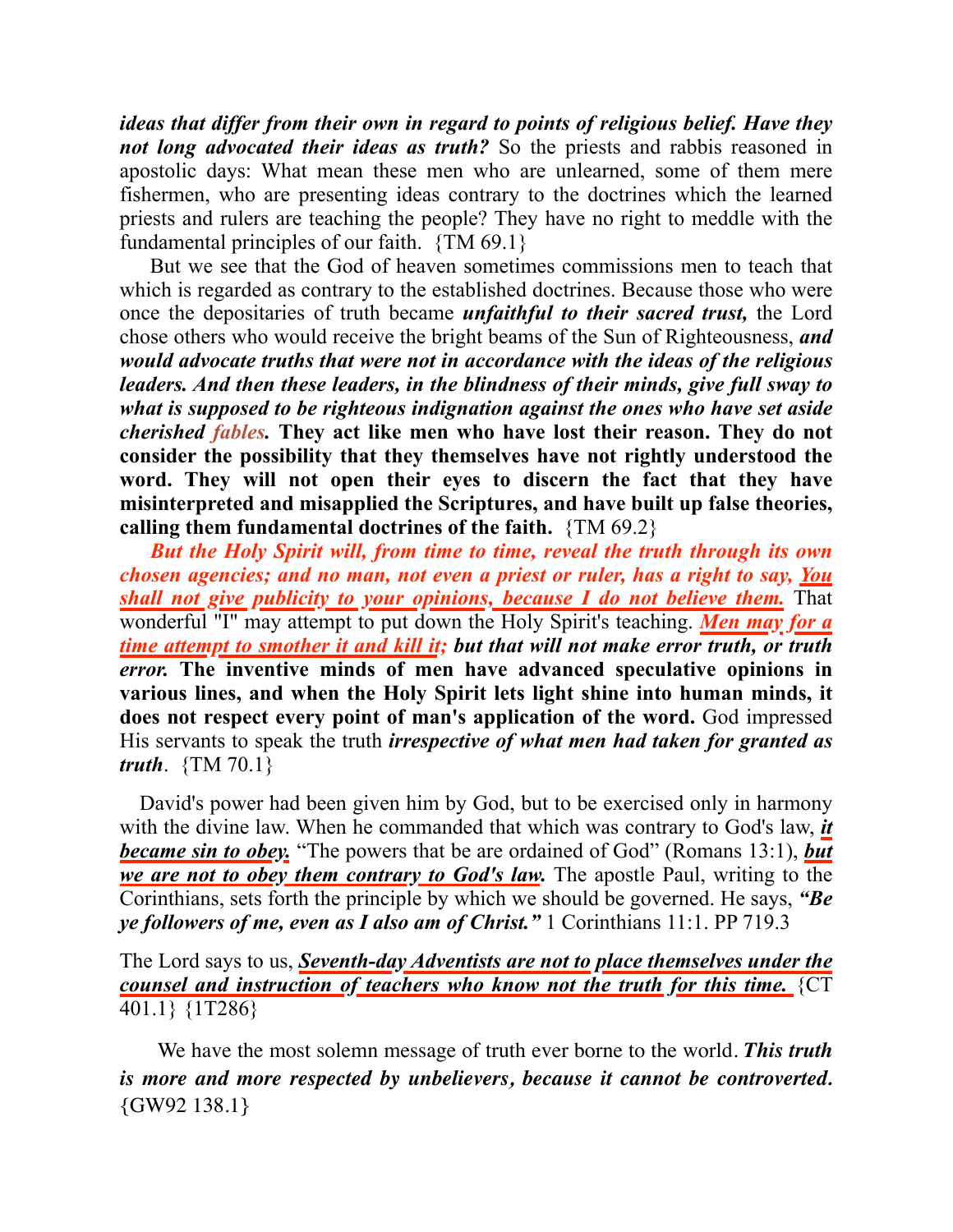"Ministers and people are unprepared for the time in which they live, and *NEARLY ALL who profess to believe present truth are unprepared to understand the work of preparation for this time.* In their present state of worldly ambition, with their lack of consecration to God, their devotion to self, they are wholly unfitted to receive the latter rain\*." 1T 466. See \*LDE 210, Mar. 219.

## *Part 2—What It Should Say if We Can't keep God's Law in Italics:—*

This is so distasteful I Despise doing this.

John 14:15 If ye love me, keep my commandments.

If ye love me, *I'll* keep *the* commandments *for you.*

John 15:14 Ye are my friends, if ye do whatsoever I command you.

Ye are my friends, if *I* do whatsoever I command *for you.*

1John 2:4 He that saith, I know him, and keepeth not his commandments, is a liar, and the truth is not in him. 5:3 For this is the love of God, that we keep his commandments: and his commandments are not grievous.

He that saith, I know him, and keepeth not his commandments, is *not* a liar, and the truth is . . in him. For this is the love of God, that we keep *not* his commandments: and his commandments are . . grievous.

3 Thou shalt have no other gods before me.

*I will have* no other gods before me *for you.*

4 Thou shalt not make unto thee any graven image, or any likeness of any thing that is in heaven above, or that is in the earth beneath, or that is in the water under the earth: 5 Thou shalt not bow down thyself to them, nor serve them: for I the LORD thy God am a jealous God, visiting the iniquity of the fathers upon the children unto the third and fourth generation of them that hate me; 6 And shewing mercy unto thousands of them that love me, and keep my commandments.

*I will not* make unto *me* any graven image, . . *for you.*

7 Thou shalt not take the name of the LORD thy God in vain; for the LORD will not hold him guiltless that taketh his name in vain.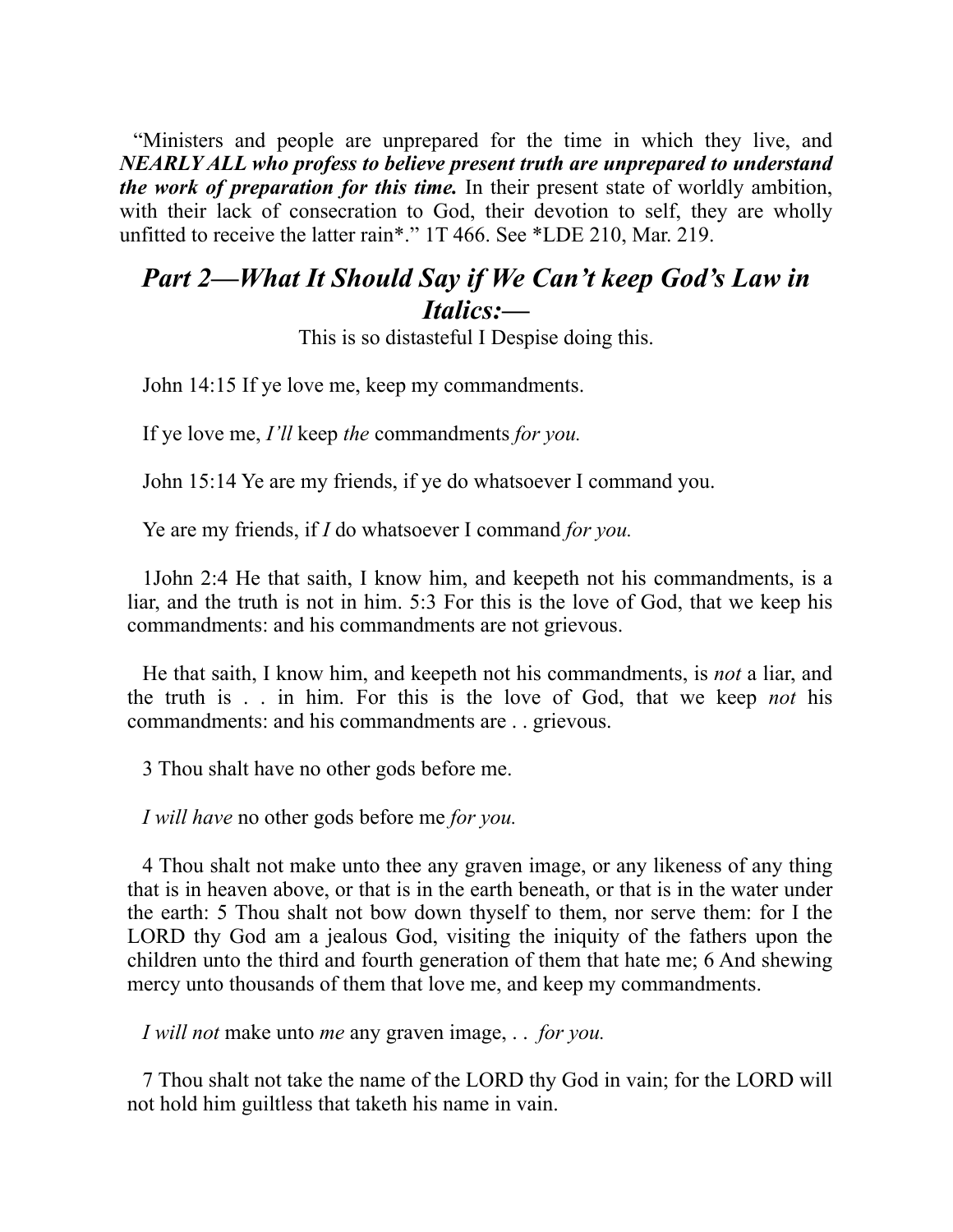*I will* not take the name of the LORD thy God in vain; *for you.*

8 Remember the sabbath day, to keep it holy. 9 Six days shalt thou labour, and do all thy work: 10 But the seventh day is the sabbath of the LORD thy God: in it thou shalt not do any work, thou, nor thy son, nor thy daughter, thy manservant, nor thy maidservant, nor thy cattle, nor thy stranger that is within thy gates: 11 For in six days the LORD made heaven and earth, the sea, and all that in them is, and rested the seventh day: wherefore the LORD blessed the sabbath day, and hallowed it.

*I will* Remember the sabbath day, to keep it holy . . . *for you.*

12 Honour thy father and thy mother: that thy days may be long upon the land which the LORD thy God giveth thee.

*I will* Honour thy father and thy mother: *for you.*

13 Thou shalt not kill.

*I will* not kill *for you.*

14 Thou shalt not commit adultery.

*I will* not commit adultery *for you.*

15 Thou shalt not steal.

*I will* not steal *for you.*

16 Thou shalt not bear false witness against thy neighbour.

*I will* not bear false witness . . *for you.*

17 Thou shalt not covet thy neighbour's house, thou shalt not covet thy neighbour's wife, nor his manservant, nor his maidservant, nor his ox, nor his ass, nor any thing that is thy neighbour's.

*I will* not covet . . *for you.*

## *But He Never Said This!*